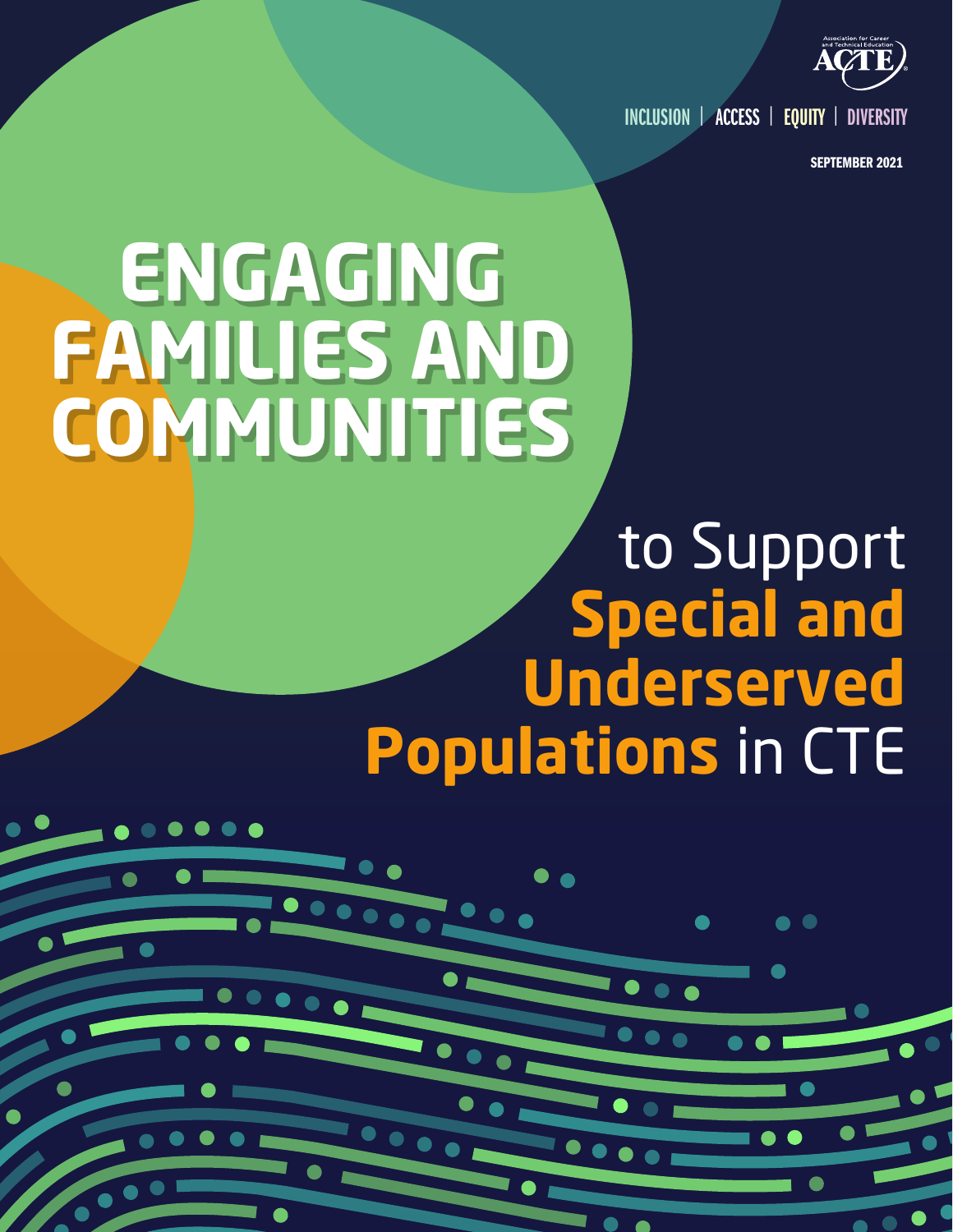## **CONTENTS**

ii

Career and technical education (CTE) programs are increasingly engaging a broad range of stakeholders, including parents and community organizations, to improve CTE programs, better serve students and help communities in need. This resource will focus on ways that CTE educators can communicate with, collaborate with and support current and prospective learners' families and communities, particularly for learners and communities who have been historically underserved. This publication describes general strategies for engaging these stakeholders, more specific strategies aimed at breaking down barriers to engagement for particular special and underserved population groups, and examples of CTE and career development programs doing promising work in this area.

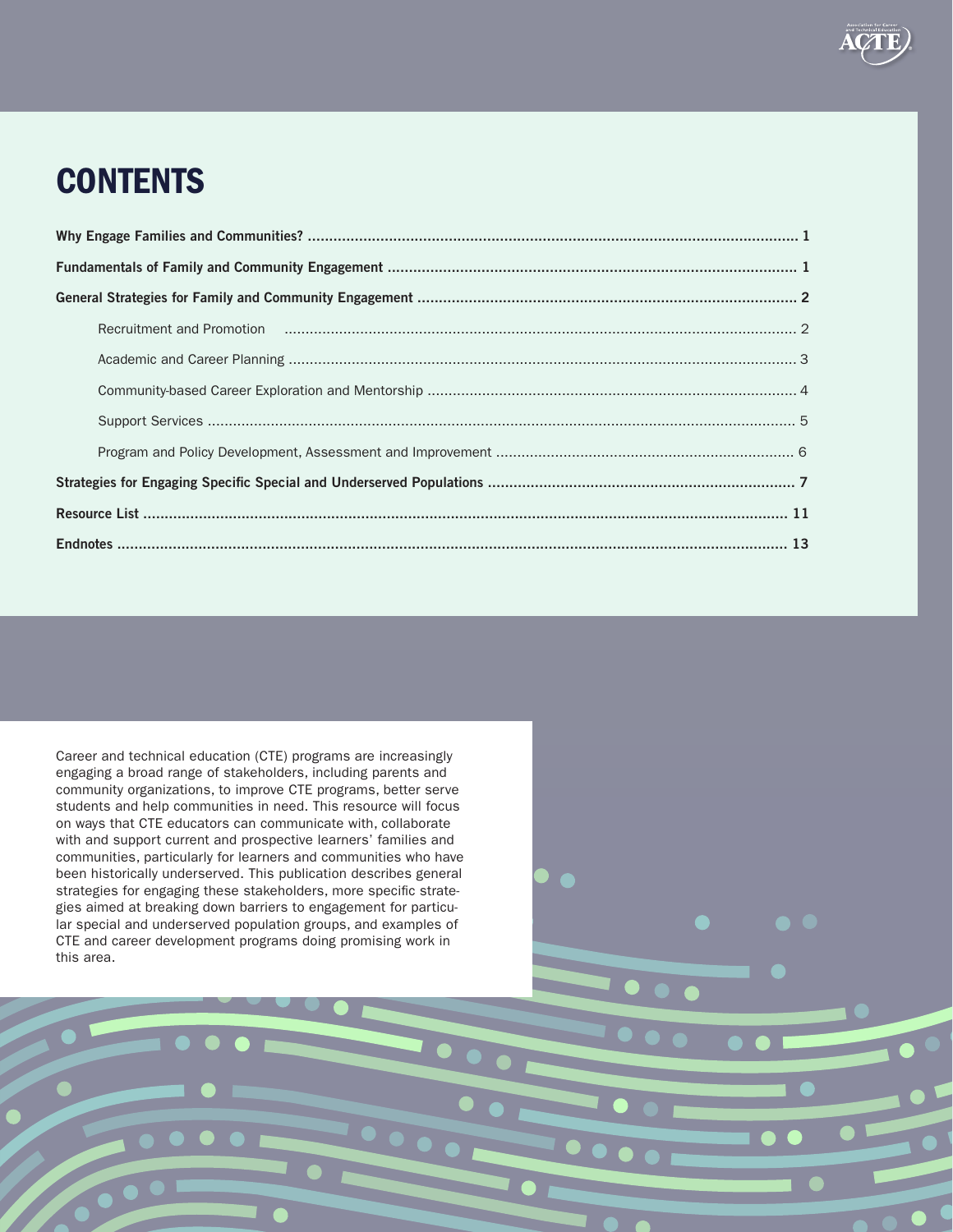**COMMUNITIES** to Support **Special and Underserved Populations** in CTE

**ENGAGING FAMILIES AND** 

## Why Engage Families and Communities?

Research has demonstrated that family and community engagement in education has short- and long-term benefits related to program quality and learner success. Parent engagement has long been shown to impact student grades, persistence and completion, while engagement with the community has a documented impact on school quality, including facility upgrades, higher quality curriculum, and increased funding for interventions and supports.<sup>1</sup> These benefits can be particularly impactful when engaging families, community organizations and other stakeholders representing special and underserved populations.

For CTE and career development, family and community involvement also helps program leaders understand local occupational trends; identify local economic, workforce and skill needs; and most importantly — close equity gaps. By engaging families and communities, CTE educators can learn more about the various challenges, barriers, needs and priorities important to different learner groups, particularly those who encounter the most barriers to access and success in high-quality CTE programs: students with special population status and historically marginalized populations.

In addition, stakeholder engagement is a major theme and required component of the Strengthening Career and Technical Education for the 21st Century Act (Perkins V). The law required states to develop four-year state plans in consultation with representatives of secondary and postsecondary CTE programs such as teachers, instructors and counselors; state workforce development board representatives; business and industry representatives; and members and representatives of special populations groups as well as parents, students and community organizations.

On the local level, sub-grant recipients were required to engage a similar set of stakeholders in the comprehensive local needs assessment (CLNA) as well as to continually consult with these stakeholders on topics such as aligning programs with workforce needs, identifying opportunities for work-based learning, and ensuring funding is coordinated with other local resources.

*This content was originally developed in collaboration with Advance CTE to provide technical assistance for Perkins V state plan implementation. Many resources created by others have informed this publication, particularly [Strategies for Special Population Success:](https://napequity.org/download-our-strategies-for-special-population-success-resource/)  [Practical Tips and Tools for Educators](https://napequity.org/download-our-strategies-for-special-population-success-resource/), which was created by the National Alliance for Partnerships in Equity (NAPE) Education Foundation and authored by NAPE CEO Emerita Mimi Lufkin.*

#### *Perkins V Special Populations*

Under Perkins V, states and local CTE leaders must report disaggregated data on students from nine special population groups and engage with and enhance their efforts to serve these learners:

- Individuals with disabilities
- Individuals from economically disadvantaged families, including low-income youth and adults
- Individuals preparing for non-traditional fields
- Single parents, including single pregnant women
- Out-of-workforce individuals
- English learners
- Individuals experiencing homelessness
- Youth who are in, or have aged out of, the foster care system
- Youth with a parent who is a member of the armed forces and is on active duty

In response to these requirements and the evidence of the benefits of stakeholder engagement, local CTE programs and career development initiatives are deepening their connections with representatives of special and underserved populations such as family members and community groups to improve CTE programs, better serve students and help communities in need.

CTE programs are also required to provide disaggregated data by gender, race/ethnicity and – on the secondary level – migrant status. Once data is disaggregated, there are provisions throughout the law requiring an examination of gaps that exist among student groups on measures of access and performance. To address these gaps, many state and local CTE leaders are investing in better serving student groups that have been historically marginalized because of their gender, race or ethnicity as well as Tribal learners, justice-involved individuals, LGBTQ+ learners, and undocumented or migrant students.

## Fundamentals of Family and Community Engagement

1

Regular communication is the foundation of engagement generally and of many of the particular strategies described in this publication. Communicating openly and frequently with family and community stakeholders is foundational to building relationships of trust and lays necessary groundwork for more specific engage-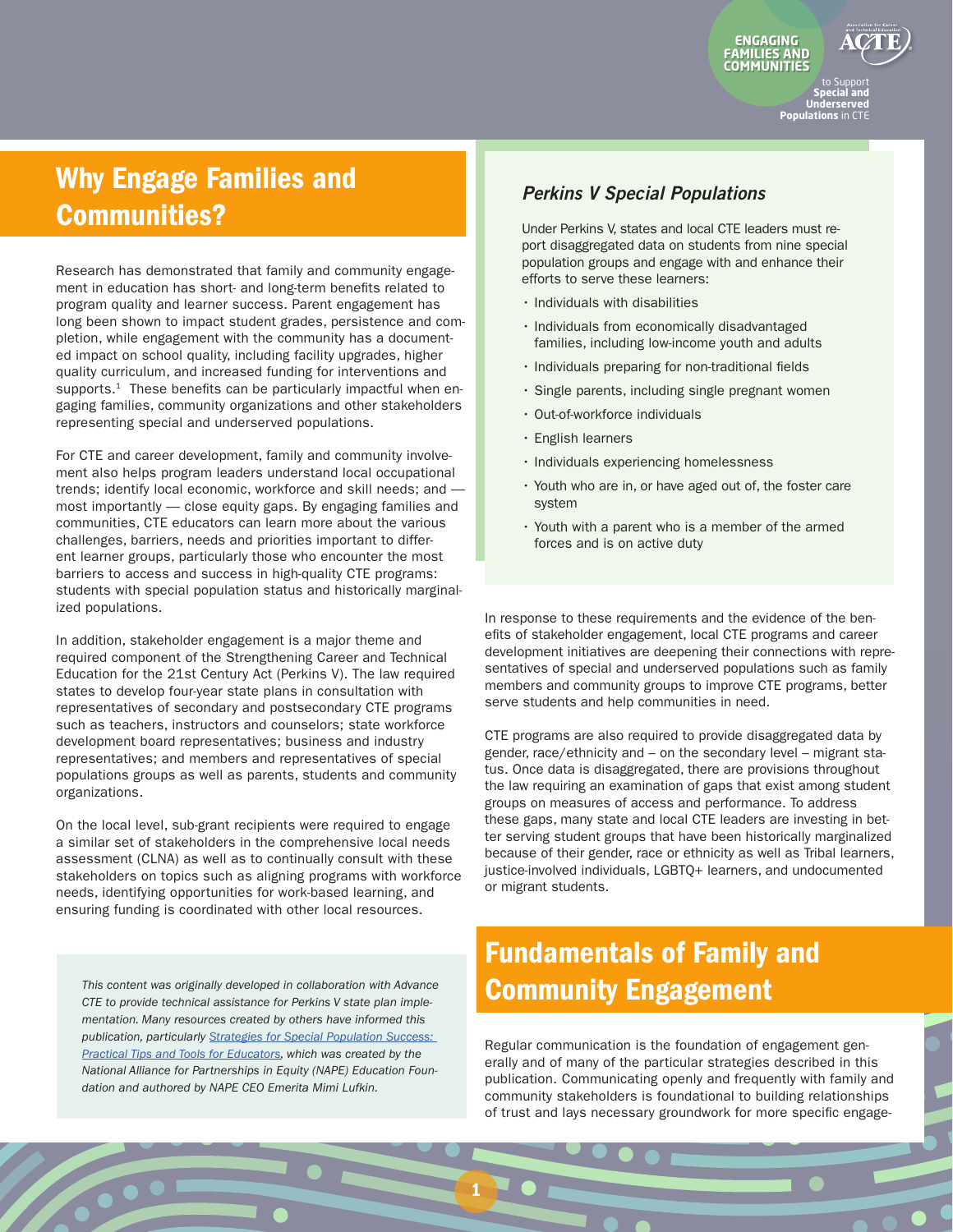

to Support **Special and Underserved Populations** in CTE

**ENGAGING FAMILIES AND COMMUNITIES**

ment activities. This includes asking for – and using – stakeholder communication preferences such as in-person meetings, text messaging, emails, phone calls, social media and more. To maximize communication opportunities, educators can use multiple avenues for ongoing communication, including anonymous feedback methods, and leverage bilingual/multilingual speakers and tools that support translation, interpretation and accessibility.

Through these various communication channels, CTE leaders can regularly share program information and data on learner out-

#### *Tips for In-person and Virtual Events*

Many of the strategies described in this document utilize meetings, workshops, focus groups, celebrations and other events. Successful stakeholder engagement relies on making these events welcoming and accessible. Here are a few tips to help you when hosting:

- Make in-person events convenient for stakeholders to attend by looking beyond your campus to host activities wherever the stakeholders you're trying to reach congregate: at community centers, libraries and places of worship.2
- Address barriers to engagement for in-person events such as transportation and childcare by providing or subsidizing transportation, providing childcare or making events family friendly.3
- Address barriers to virtual events through verifying that stakeholders have appropriate technology and, if not, providing them temporary or permanent access to broadband, laptops, or devices like computers, headphones or microphones that can facilitate participation.
- Regardless of format or location, thoughtfully consider event timing, meeting length and accessibility (e.g., translation, interpretation and captioning) to make activities accessible and maximize attendees' time.
- Incorporate a variety of speakers across different stakeholder groups, including family members, community members and other representatives of special and underserved populations.
- Include opportunities for stakeholders to participate and be prepared to meaningfully respond to their input.
- Connect with stakeholders through active listening, validating experiences and affirming emotional reactions.4
- Employ asset-based, people-first language rather than deficit-based language when talking about learners and their communities (e.g., "systematically under-resourced communities" rather than "high-need communities" and "students with disabilities" rather than "disabled students").5
- Be sensitive to negative experiences that individuals from special and underserved populations have had with discrimination and stereotyping in education.

comes in multiple languages and accessible formats, including virtual and mobile formats, and learn about family and community needs. As part of this two-way communication, educators must commit to listening to stakeholder input and responding to this feedback honestly by answering questions, addressing concerns and informing stakeholders of potential next steps. To further build regular communication and feedback loops, CTE leaders can designate staff and engage key influencers such as community organization and religious leaders to serve as liaisons to special and underserved populations.

Part of open, transparent communication is measuring and sharing outcomes. To determine the effectiveness of engagement efforts, CTE leaders can measure progress in stakeholder engagement through short-term metrics – such as the number of stakeholders participating in engagement activities, number of resource downloads, and number of social media likes and shares – and long-term metrics – such as changing rates of learners from special and underserved groups participating or concentrating in CTE in high-wage, high-skill program areas. These findings should be shared with stakeholders as part of a collaborative, continuous improvement process.

## General Strategies for Family and Community Engagement

The strategies outlined in this section can help CTE educators better communicate with, collaborate with, and support families, community organizations and other stakeholders. These tips are organized into five categories:

- recruitment and promotion of CTE programs
- academic and career planning
- community-based career exploration and mentorship
- support services

2

• program and policy development, assessment and improvement

Many of the strategies described can be carried out by an individual CTE program, while others may be more effective as part of a broader school-, district- or college-wide effort. In addition, many of these ideas are appropriate across a variety of learner groups. More specific strategies for engaging stakeholders from particular special and underserved populations can be found in the [next section](#page-8-0).

#### Recruitment and Promotion

Inclusive recruitment and promotion approaches can help CTE programs develop positive relationships with prospective students, their families and communities from the ground up. This inclusivity can be communicated through accessible print materials, videos,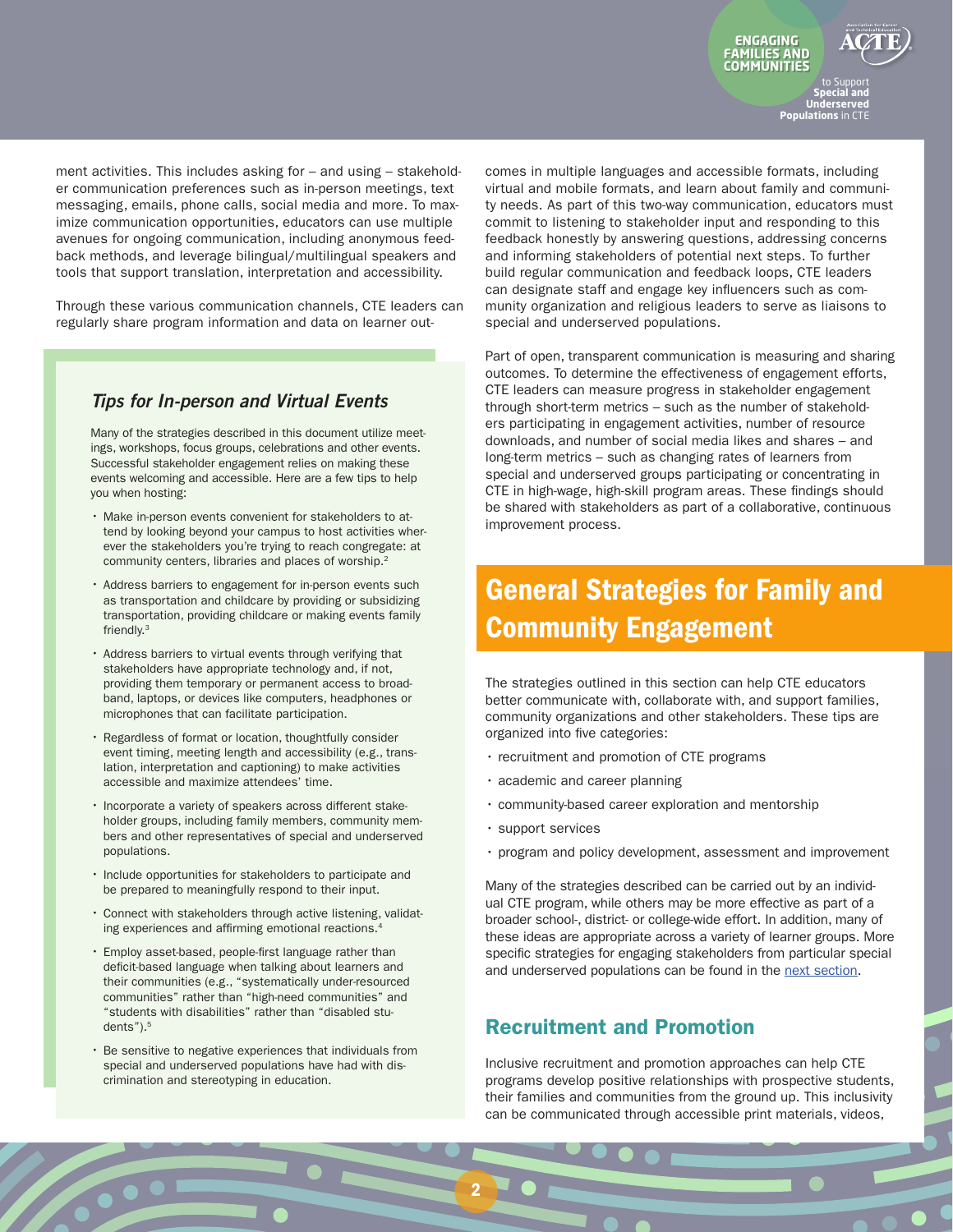

to Support **Special and Underserved Populations** in CTE

**ENGAGING** 

**COMMUNITIES**

social and traditional media, and in-person events that highlight the diversity of students who succeed in your CTE programs as well as through alumni and other advocates who can help deepen connections with particular populations.

*Recruit students by meeting them where they already gather.* This may include holding recruitment events at community centers, libraries, places of worship and community fairs as well as online

#### *PrepareRI Ambassadors*

Rhode Island Population of focus: Various learner groups

[PrepareRI](https://www.prepare-ri.org/) is a statewide college and career pathways initiative to prepare all Rhode Island youth with the skills they need. It is a strategic partnership between the Rhode Island government, private industry leaders, the public education system, universities and non-profits across the state. PrepareRI was launched with a New Skills for Youth grant from JPMorgan Chase, in collaboration with the Council of Chief State School Officers and Advance CTE.

Part of the initiative's success stems from its ambassador program. [PrepareRI Ambassadors](https://www.prepare-ri.org/ambassadors) come from different parts of Rhode Island's education landscape, including educators as well as community leaders and parents. Ambassadors use their perspective and skills to advise the PrepareRI team, create resources and trainings, and serve as spokespeople for the initiative. In compensation, ambassadors receive a \$3,000 annual stipend.

The [2019 ambassador cohort](https://www.ride.ri.gov/InsideRIDE/AdditionalInformation/News/ViewArticle/tabid/408/ArticleId/591/RIDE-Announces-2019-PrepareRI-Ambassadors.aspx) included representatives of Spanish-, Arabic- and Portuguese-speaking communities as well as a parent ambassador. Among the [resources](https://static1.squarespace.com/static/59a81489579fb39e3ef2232f/t/5ee2181056a12e76f7856eb6/1591875601296/2019-20+Ambassador+Projects+Summary.pdf) developed by the 2019 ambassadors were:

- A welcome website with guidance on navigating the Rhode Island education system for newcomer students and families, particularly multilingual and English learners, as well as guidance for districts to better communicate with and support these families.
- A toolkit for supporting Arabic learners and their families, based on data and interviews with students, parents and educators.
- Ideas for how to address "summer melt" for multilingual high school graduates who planned to enroll in postsecondary education but did not.

and through social media.<sup>6</sup> For example, representatives of CTE programs at Pensacola State College in Pensacola, Florida, have promoted their programs by attending back-to-school events at community centers, visiting churches with predominantly Filipino or Mexican congregations, and participating in a community Hispanic Day. Relationships with city council members help program representatives understand community needs and learn how best to reach different populations.

*Develop recruitment materials in multiple languages and accessible formats with inclusive images.* Promotional materials such as brochures, websites and videos are an opportunity to communicate the value of your CTE programs and showcase the range of students you serve. These materials are most effective when they explain CTE offerings and share data on the value and impact of CTE using plain language and clean design that prioritizes readability through large font sizes and easy-to-read color contrast; are translated into key languages in your community; incorporate accessibility (e.g., print materials readable by a screen reader, captions for videos); and use photos and videos that highlight diversity in your programs.<sup>7</sup> Denver Public Schools recently created a [video](https://vimeo.com/393168169) in Spanish with English captions, showcasing Spanish-speaking students, families, educators and business partners, to promote the district's [Seal of Biliteracy](http://ela.dpsk12.org/about-the-seal-of-biliteracy/), which recognizes students who have attained high-level skills in both English and another language, and to inform learners and their families about the benefits that being bilingual and multilingual can have for hiring, on the job and in their lives.

*Activate students, alumni, families and community members to serve as ambassadors for CTE.* Ambassadors can be an informal set of advocates who are equipped to communicate information about your programs, or they can be a more formal group brought together to leverage their expertise. For example, at Northwest Independent School District in Justin, Texas, [CTE student ambas](https://www.nisdtx.org/departments/cte__career___technical_education_/ambassadors)[sadors](https://www.nisdtx.org/departments/cte__career___technical_education_/ambassadors) give campus tours, host events such as a CTE Showcase and serve on advisory teams. The district's CTE programs benefit from their perspective and enthusiasm, while ambassadors gain volunteer hours and develop skills in networking, public speaking and leadership.

#### Academic and Career Planning

One of the best ways to build a deeper relationship with families of CTE learners is by deliberately engaging them through the academic and career planning process. This includes not only requiring their participation in individualized education program (IEP) meetings or getting their signatures on individualized graduation plans but also enabling them to be active participants in planning for their children's futures. Academic and career counseling also offers postsecondary and adult students, particularly those from underserved populations, the opportunity to connect with advisers to share their needs, plan their futures and access resources and supports.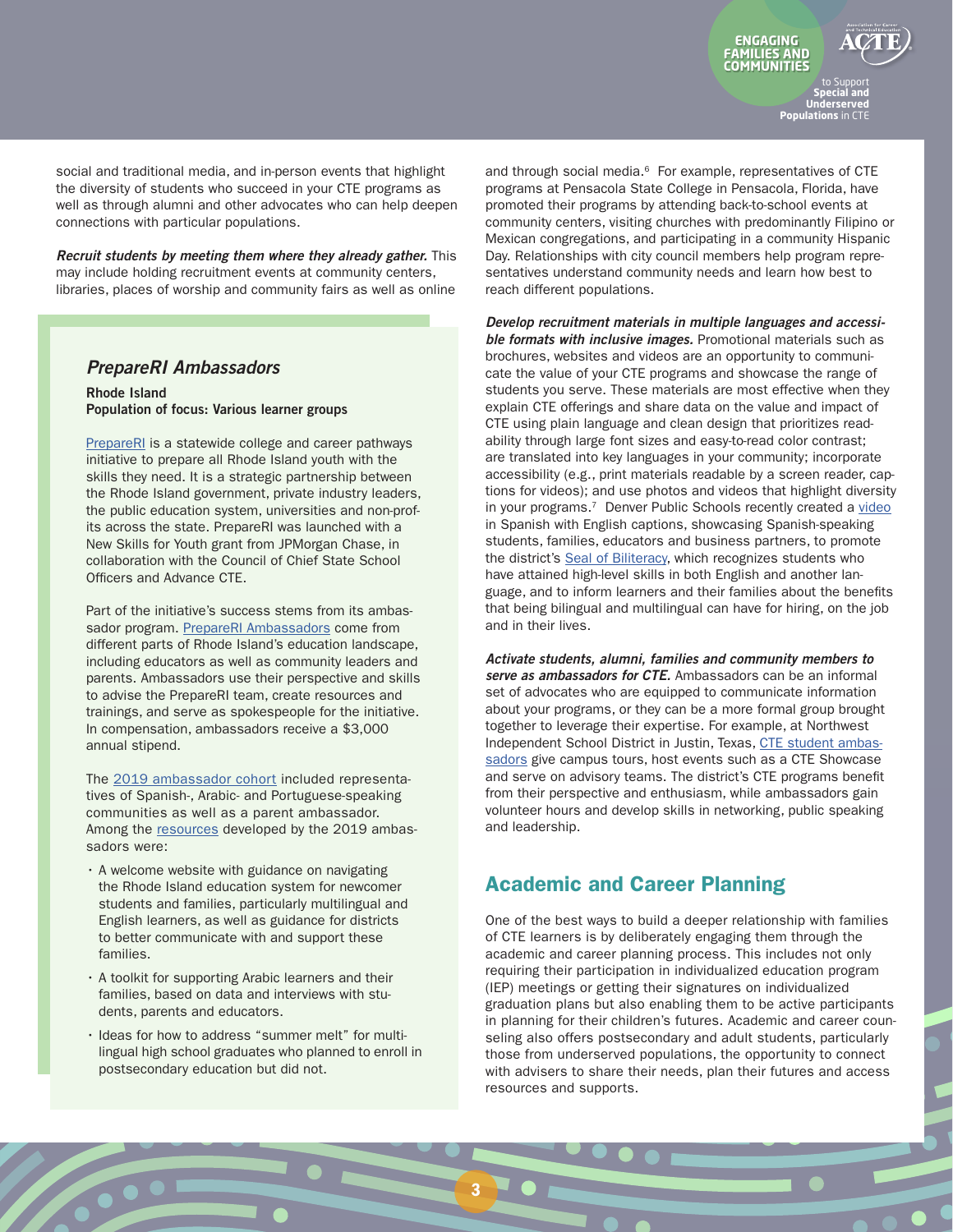#### *Clark County School District #GirlsinSTEM #GirlsinTech Initiative*

Las Vegas, Nevada Populations of focus: Black girls and Latinas in STEM

Launched seven years ago, the Clark County School [District](https://www.ccsd.net/departments/career-technical-education/) (CCSD) #GirlsinSTEM #GirlsinTech initiative began with a mandate to increase the STEM participation of young Latinas and young Black women. What started as career awareness for eighth-grade girls has expanded to a variety of career exploration activities focused on female and male learners of color and learners in under-resourced schools.

Over the years, a key piece of the puzzle has emerged: engaging families is vital to maintaining learner enthusiasm for STEM. Through surveys and focus groups, initiative leaders learned that they weren't providing activities frequently enough to maintain learner interest and that families were not actively supporting young women in their excitement for STEM. These takeaways shaped two recent pilot projects: movie experiences for the entire family and the BLAST (Building Lifelong Achievement in STEM and Technology) League.

For several years, the initiative has been showing STEM films such as *In Saturn's Rings* and *Whale Superhighway* in real movie theaters to learners, sponsored by movie theaters and media companies. The movies are accompanied by hands-on activities like making an origami lunar module as well as question-and-answer sessions with women in STEM professions. In March 2020, the district was set to pilot #STEMSaturdays for the whole family, with one theater showing films in English and another in Spanish. Almost 200 people had signed up when the event was canceled due to COVID-19. Since then, the initiative has pivoted to livestreaming movies, followed by remote panels with STEM professionals and film producers.

In addition, CCSD piloted the BLAST League in 2019 to create a more consistent, informal learning environment by organizing teams of learners to work together on monthly competitive challenges. The program has received support from companies like Texas Instruments and Lego. The first year was scheduled to culminate in April 2020 with a Saturday family-centric event with awards, giveaways and food. As with the movie experiences, COVID-19 led to this event's cancellation, but the League is gearing back up for the new school year.

#GirlsinSTEM #GirlsinTech has gone from serving about 600 learners in the first year to about 3,500 in 2019-20. Data shows an increase in the proportion of young women participating in STEM, and the initiative will be generating more data as the early cohorts of participants begin graduating high school.

Facilitate family involvement in developing graduation and transition plans. Workshops are one method for more deeply engaging families and other caregivers in their students' academic and career planning. For instance, College 1st hosts Family Engagement [Sessions](https://www.college1st.org/family-sessions) along with its Career Awareness and Mentorship Programs (CAMPs) for K-12 learners in the Rio Grande Valley. These sessions are conducted on campus or virtually and provide families with knowledge, guidance and tools to support and actively engage in their children's education. During these sessions, learners and families work together to collaboratively explore college and career goals and plans, while learning about options for graduation pathways and career endorsements in Texas. Concurrent sessions in English and Spanish are offered at each implementation site.

**ENGAGING FAMILIES AND COMMUNITIES**

> to Support **Special and Underserved Populations** in CTE

Celebrate students' academic and career successes with families and communities. Competitions, graduations, signing days and other family-friendly events offer great opportunities for engaging parents, extended families and communities in CTE programs. The [Girls in Construction Camp](https://educateiowa.gov/article/2019/09/17/girl-power-full-force-summer-construction-camp), a partnership of the Iowa Department of Education, Des Moines Public Schools, Home Builders Association of Iowa, National Association of Women in Construction, Ace Mentor Program of Central Iowa, Turner Construction and local apprenticeship programs, is targeted at young women who are learners of color, economically disadvantaged learners and/or learners with disabilities. The weeklong camp includes daily field trips with hands-on career exploration activities. On the last day, the camp hosts an open house and graduation ceremony where families can celebrate their children while touring CTE programs and learning about CTE opportunities. And during Henrico County Public Schools' annual CTE Letter of Intent Signing [Day,](https://henricocte.com/about/letter-of-intent-signing-day/#:~:text=The%20purpose%20of%20the%20CTE,the%20college%20of%20their%20choice.) families, employers and the school community in Henrico, Virginia, celebrate learners who are heading into the workforce after high school graduation.

Provide structure and supports to adult learners. Structured onboarding, mapped and aligned programs of study, and proactive career and academic advising – hallmarks of the guided pathways model – can help postsecondary and adult learners better navigate their education and career plans. For example, [Savannah Techni](https://www.savannahtech.edu/student-affairs/student-support-services/special-populations/)[cal College](https://www.savannahtech.edu/student-affairs/student-support-services/special-populations/), like all institutions in the Technical College System of Georgia, employs a Special Populations Coordinator who supports learners from special populations through career and academic counseling, assistance with accommodations, referrals for services, academic and life skills seminars, and a lending library.

#### Community-based Career Exploration and Mentorship

4

Many of the partners who provide career development, work-based learning and mentorship experiences to students are also alumni of CTE programs, parents of students, or community members who may be connected to learners through other organizations or by a shared identity. These stakeholders can be tapped to act as mentors, serve as guest speakers, and provide work-based learning.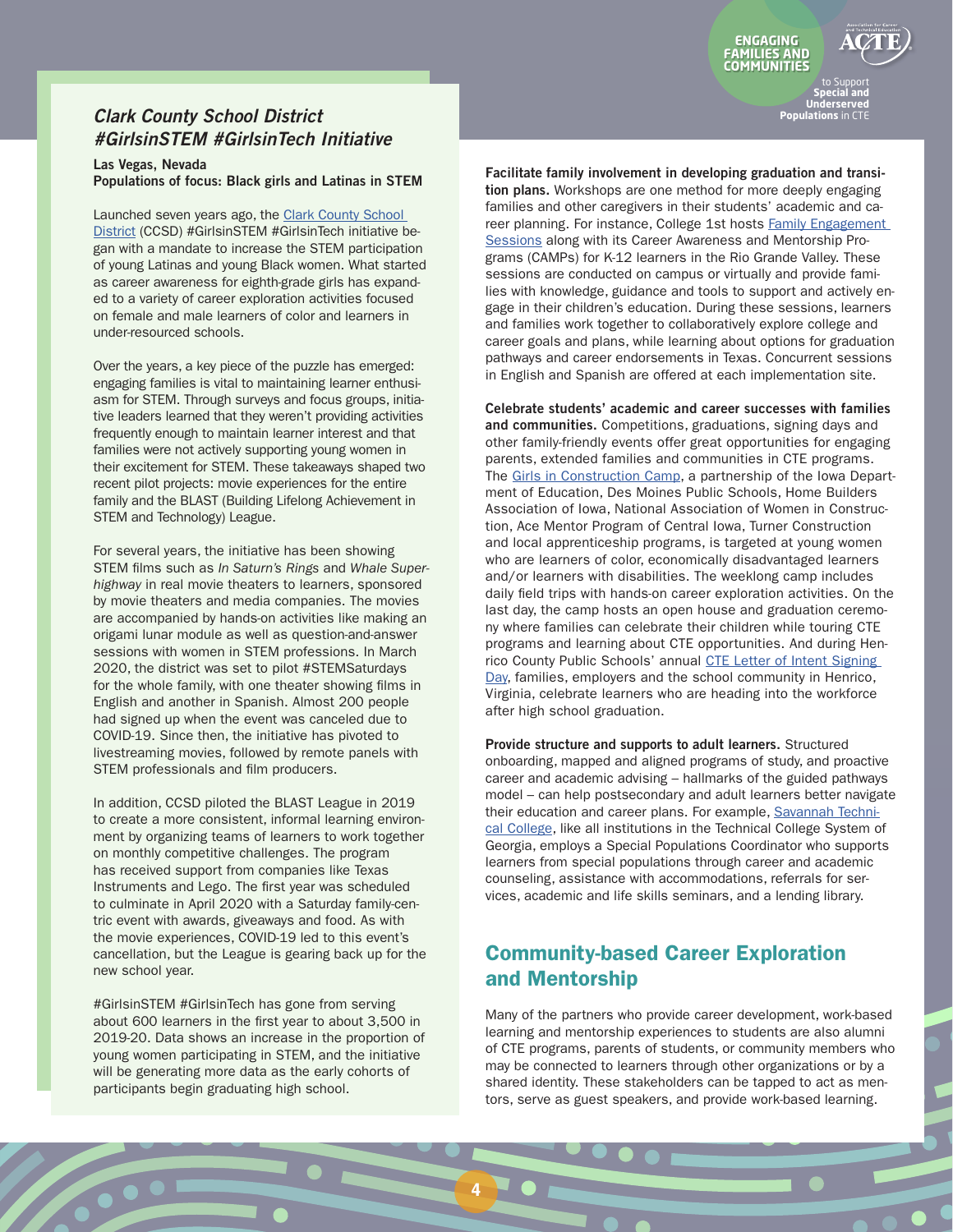*Connect students with mentors who share their racial/ethnic/ gender/special population identities, including alumni, family*  and community members.<sup>8</sup> Research has demonstrated positive outcomes from pairing students with mentors who reflect their identity.<sup>9</sup> Through **[DO-IT](https://www.washington.edu/doit/do-its-e-mentoring-community)** (Disabilities, Opportunities, Inter-

#### *FBI Adopt-a-School and Waipahu High School*

Waipahu, Hawai'i Population of focus: High school students in neighborhoods with high crime rates

Since 2009, Waipahu High School has partnered with the Federal Bureau of Investigation (FBI) Adopt-a-School [program](https://www.fbi.gov/news/stories/fbi-honolulu-adopt-a-school-program) to improve learner outcomes and community safety. The partnership was driven by crime rates showing that nearly half of juvenile-justice-involved individuals in Hawai'i were coming from the Waipahu neighborhood, and education data demonstrating that nearly half of learners at Waipahu High School were not graduating on time.

Waipahu's Adopt-a-School program was designed and operates with support from FBI agents, Honolulu Police Department officers and community advocates. It begins with a Leader Lab for 9th-graders with modules on ethics, relationships, leadership and strategies for success. Students team up to develop projects for the benefit of the school and the neighborhood, concluding with a "Shark Tank" like presentation in which student teams present their projects to community leaders who help fund the best ideas.

The relationship continues with the school's Academy of Professional and Public Services, a career academy that was developed based on student and community interest. Juniors and seniors can participate in courses in forensic science, criminology and law as well as a two-day field exercise called PROVE (Practical Observation and Vocational Experience). PROVE features a simulated criminal case during which students excavate a mock grave, interview witnesses, create a timeline of events, conduct a search, draw sketches, take photos and gather evidence.

Waipahu's collaboration efforts are working, based on education and crime data. Rates of violence and drug use on campus, truancy and suspension have decreased by more than 50%, and Waipahu learners are showing increased persistence, improved academic achievement, and higher rates of on-time graduation.

networking and Technology), a program out of the University of Washington, scholars with disabilities participate in e-mentoring with peer and adult mentors, who are typically college learners, faculty, engineers, scientists or other professionals with disabilities. Mentors help scholars develop plans and strategies for navigating postsecondary education and careers. In another example, the [Veterans and Military Resource Center](https://www.cccneb.edu/veterans) at Central Community College in Nebraska connects learners who are veterans and current service members with each other and with a wider community of veterans who understand their experiences and challenges.

**ENGAGING FAMILIES AND COMMUNITIES**

> to Support **Special and Underserved Populations** in CTE

*Invite alumni, family and community members to serve as guest speakers, mock interviewers and chaperones for career exploration field trips.*10 Tapping family members, community members and former students for these roles can help deepen your efforts by connecting learners with people who are more likely to understand their needs and priorities. For instance, MENTE, an organization based in Oregon, hosts the **MENTE Summit**, an annual one-day event designed to connect high school Latino students across Oregon with diverse professionals and develop their knowledge about college and career pathways. The majority of presenters are themselves Latino professionals, demonstrating to attendees different examples of Latino success. The 2020 event included a college and career fair with exhibitors from education, industry and the nonprofit sector as well as workshops on the value of apprenticeships; careers in law enforcement, education and information technology; resume and interview skills; and navigating white-led professional spaces. More than 400 high school students, mostly Latino learners, attended along with educators, community partners and volunteers.

*Collaborate with community organizations to provide work-based and service-based learning experiences.* For-profit businesses are not the only avenue for work-based learning – nonprofit groups can also provide internships, job shadows and service-based experiences. The nonprofit Community Cycling Center of Portland, Oregon, which combines a bike shop with an array of community support services, has partnered with local schools such as the alternative Helensview School on a STEM Bike Mechanics program with a [curriculum](https://communitycyclingcenter.org/science-on-wheels-at-helensview-school/) that combines physics and technical skills as well as opportunities for mentoring and work-based learning.

#### Support Services

To excel in education, students – particularly those from special and underserved groups – often benefit from supportive, wraparound services. CTE programs and institutions can build on relationships with community organizations to help provide these services directly to learners and their families or to benefit the entire community. In addition, students themselves can support their communities by using knowledge and skills gained in their CTE program areas to provide free or low-cost services.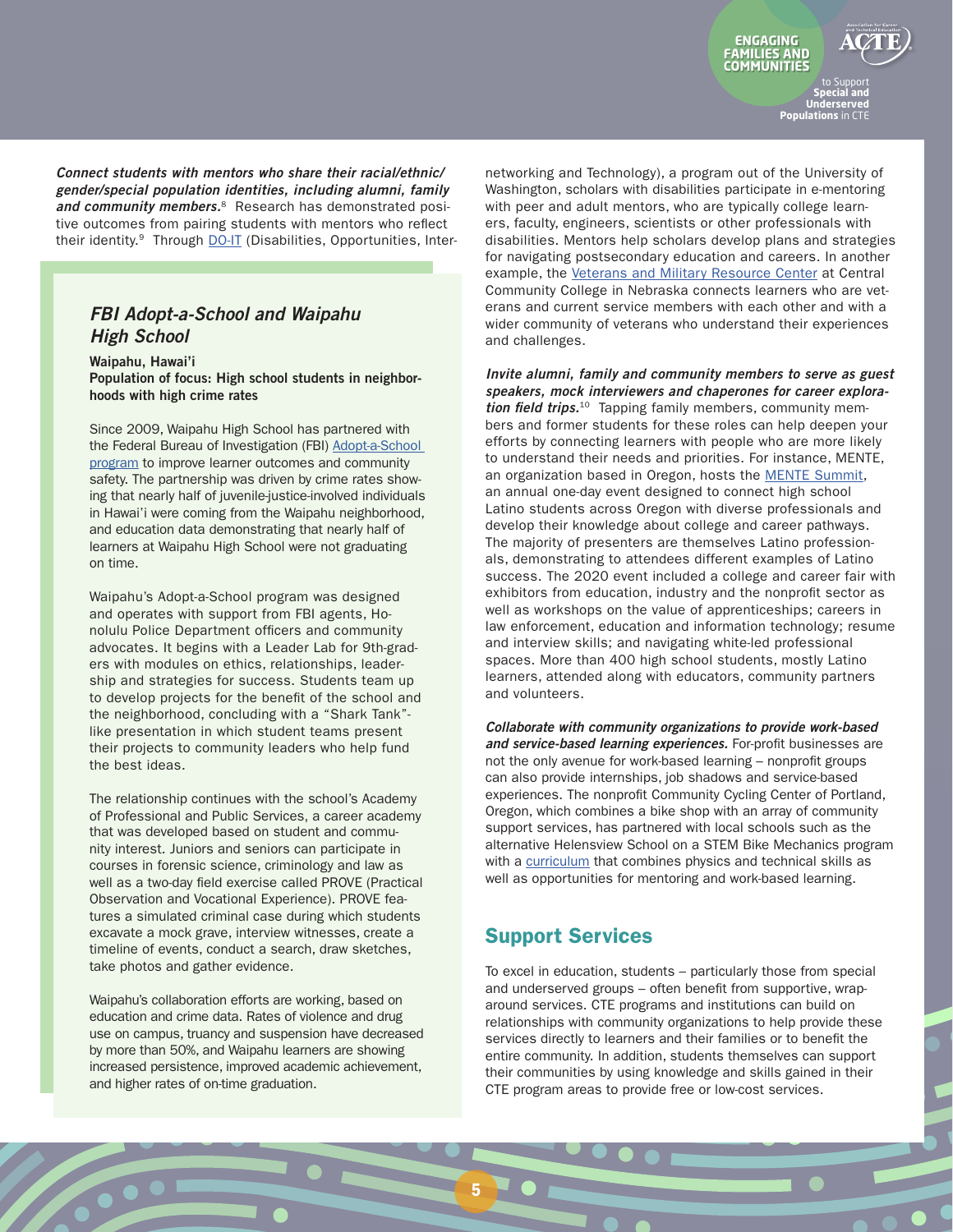**COMMUNITIES** to Support **Special and Underserved Populations** in CTE

**ENGAGING FAMILIES AND** 

*Collaborate with community organizations to provide advisers and advocates for learners and families.* Community groups that understand the challenges and barriers faced by students from special and underserved populations can provide advocates and mentors to supplement your other counseling and advising activities. For instance, the [Latino Center of the Midlands](https://www.latinocenter.org/what-we-do/pathways-to-success/) (LCM) in Omaha, Nebraska, partners with Ralston High School to provide a student advocate to help at-risk learners through postsecondary advising, career exploration and job placement, monthly personal and educational development workshops, and referrals to other resources. In addition, LCM's Family Strengthening Coaches work with student advocates to provide holistic services to students

#### *Monument Valley High School Veterinary Science Program*

Kayenta, Arizona Populations of focus: Navajo learners and communities

At Monument Valley High School in Kayenta, Arizona, located in the Navajo Nation, veterinary science students develop skills for career and college success while providing vital, low-cost services to their community. Agricultural education teacher Clyde McBride started the program in response to the local need for veterinary services for the animals and livestock that financially support many on the reservation. At that time, residents had to transport sick animals for hours to reach a veterinarian.

The program boasts a strong advisory board of parents/caregivers, learners, community clients and business partners. These partners helped the program open its \$2.4 million Agri-Science Center in 2011, which provides low-cost veterinary services to the community. Veterinarians gave input into the center's design and perform surgeries in the center's multiple operating rooms, with learners watching from observation rooms above. The center also has examination, preparation and recovery rooms where students, under supervision, carry out vaccinations, ultrasounds and other services.

In a school where the majority of learners qualify for free- and reduced-price lunch, as of 2017, veterinary science students scored higher on state math and English tests than their peers, 100% graduated from high school and about three-quarters went on to postsecondary education. The program has been recognized by [PBS NewsHour](https://www.pbs.org/newshour/show/hands-high-school-veterinary-program-enriching-navajo-students) and the *Navajo Times* ([1](https://www.navajotimes.com/education/2010/1010/100710vet.php) and [2\)](https://navajotimes.com/education/2011/0411/040211ag.php), and McBride has been honored by [ACTE](https://www.acteonline.org/professional-development/acte-awards/acte-excellence-awards/award-winner-archive/2015-acte-excellence-award-winners/2015-acte-teacher-of-the-year/) and *[Education Week](https://www.edweek.org/leaders/2017/educators-pre-veterinary-program-sends-navajo-students-to-college)*.

and their families such as family nights, service referrals and the Cara y Corazón (Face and Heart) program that focuses on building cross-generational relationships.

*Enable community groups to conduct outreach and provide services on campus or provide services through the school or college itself.* These services could include food pantries, "dress for success" closets, GED classes, medical care, social workers and childcare, among others.<sup>11</sup> For example, West [Wardrobe](https://edsource.org/2019/california-colleges-help-students-dress-for-success-for-free/611848) at West Los Angeles College provides professional clothing to learners donated by faculty and staff and civic, business and church groups. [Buckeye Career Center](https://www.buckeyecareercenter.org/Aspire.aspx) of New Philadelphia, Ohio, supports adult learners in the region with free courses in basic skills, English for speakers of other languages, GED test preparation and more. These courses are made possible through grant funding from the Ohio Department of Higher Education.

*Provide free/low-cost services to local communities in need through your CTE programs.* For instance, culinary arts learners can prepare free meals, while health care learners can provide low-cost medical services. Pensacola State College in Pensacola, Florida, supports economically disadvantaged members of the community with [dental services](https://www.pensacolastate.edu/community/dental-hygiene-clinic/), performed by student dental hygienists supervised by faculty. Services are low cost for the general public and free for full-time students, faculty, Medicaid and food assistance recipients, and veterans. The clinic also hosts a [Give Kids A Smile Day](https://www.pensacolastate.edu/give-kids-a-smile-day-set-for-feb-16-on-pensacola-states-warrington-campus/) in which dental learners provide free services to children.

#### Program and Policy Development, Assessment and Improvement

Engaging stakeholders is critical to developing, assessing and improving CTE programs, including students, alumni, family and community members who can speak to the barriers and challenges experienced by underserved students. CTE programs can bring these stakeholders together with education and workforce leaders through regularly convened advisory boards and working groups as well as more periodic activities such as local needs assessments.

*Actively recruit family and community stakeholders to serve on advisory boards.* Many programs highlighted in this publication are successful, in part, because learners, parents and community members communicate about their needs, challenges and priorities to educators through advisory boards, steering committees and similar groups, including Project LIFE® (see the profile below), Monument Valley High School's veterinary science program and Waipahu High School's academies.

*Actively engage learners, families and communities in local needs assessments and other planning and improvement activities.* This engagement should extend beyond a single touchpoint such as a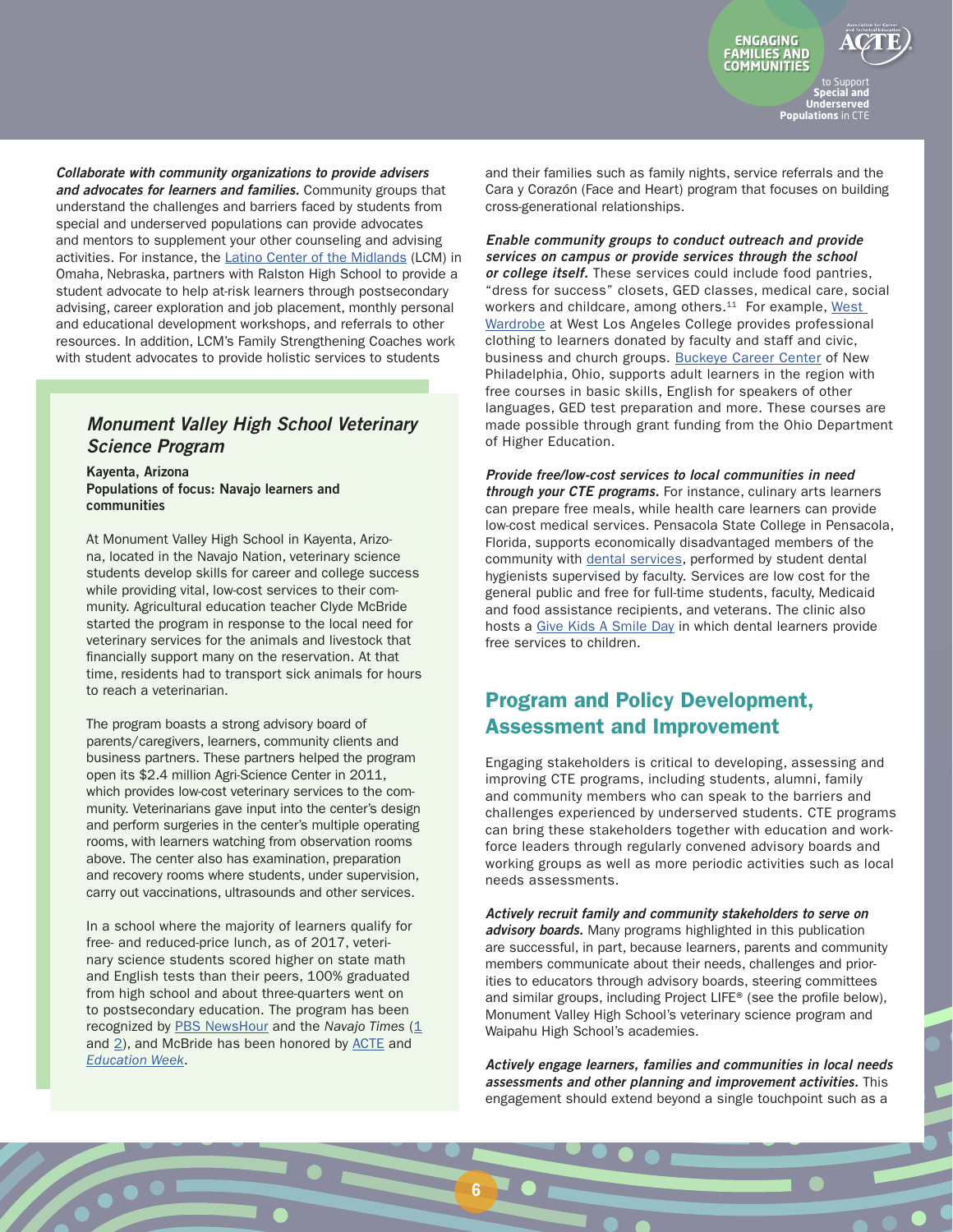#### <span id="page-8-0"></span>*Butler Technology and Career Development Schools Project LIFE®*

Ohio and replication sites nationwide Population of focus: Students with intellectual and developmental disabilities

[Project LIFE®](https://www.btprojectlife.org/) is a multi-year transition program for learners with intellectual and developmental disabilities that can be deployed with high school juniors and seniors as well as young adults. It is allied with Project SEARCH®, a nationally and internationally replicated work immersion experience, providing learners with a continuum of transition programming that builds skills and independence. This has resulted in individual growth and positive employment outcomes for Project LIFE graduates well above the national employment outcomes for individuals with disabilities. National replication teams have grown Project LIFE across the continental United States and Hawai'i.

A significant part of Project LIFE's success is the involvement of parents/caregivers, agencies and organizations supporting individuals with disabilities. The program was developed in 2007 by Ohio's Butler Technology and Career Development Schools with the collaboration of stakeholders from the Butler County Board of Developmental Disabilities, Opportunities for Ohioans with Disabilities and parent mentors, among others. These parent mentors are parents of children with disabilities who serve on the steering committee for each Project LIFE site, along with learners, community groups, vocational rehabilitation representatives, educators and business partners. In Ohio, Project LIFE works with formal [parent mentors](https://www.ocecd.org/Downloads/Parent%20Mentor%20Brochure%20-%203%202019.pdf) who are district employees and support other families through the special education process. At replication sites across the country, informal parent mentors are identified by the replication team.

In addition to parent and learner involvement on the steering committee, families receive regular communications from the program and are highly encouraged to participate in at least two progress meetings and at least one IEP review. Project LIFE also engages families and the community through job fairs, transition fairs and workshops on transition-to-adulthood concepts such as Social Security benefits and guardianship. A commitment to family and community engagement is encapsulated in Project LIFE's [Core](https://www.btprojectlife.org/wp-content/uploads/2019/08/Project-LIFE-Program-Replication-Info-Booklet-8-12-19.pdf)  [Model Fidelity Components,](https://www.btprojectlife.org/wp-content/uploads/2019/08/Project-LIFE-Program-Replication-Info-Booklet-8-12-19.pdf) a set of standards for implementing the program.

7

survey to include focus groups, discussion sessions and meetings that enable stakeholders to share more in-depth, nuanced feedback. For instance, the Oregon Department of Education used the opportunity of Perkins V state planning to re-envision its relationship with the state's nine federally recognized sovereign nations. State leaders began outreach immediately after Perkins V became law. The biggest change from prior planning efforts was talking to the Tribes to learn their priorities before the plan was developed, rather than presenting them with a written plan for their feedback. CTE leaders also delivered Indigenous land acknowledgements at the start of meetings with Tribal representatives. Learning Tribal priorities early on led the state to include an option in the CLNA and local application to allow for programs based on local labor market need.

**ENGAGING FAMILIES AND COMMUNITIES**

> to Support **Special and Underserved Populations** in CTE

#### Strategies for Engaging Specific Special and Underserved Populations

In addition to the approaches described above, which can apply to almost any population, the following table provides specific, evidence-based strategies for engaging with learners, families and community members from Perkins V special populations and other traditionally underserved groups. In general, these strategies focus on how to communicate with, collaborate with and support individuals through resources, activities and services that occur outside of the classroom, although there may be some overlap with classroom-based learner engagement strategies.

CTE leaders seeking to leverage these strategies should keep in mind that students, family members and community representatives each have multiple identities and that it will likely take multiple strategies to deepen engagement with various stakeholders. In addition, remember that students and their family members may share identities, or they may have different identities and challenges (e.g., students and their parents/caregivers may or may not share a disability in common).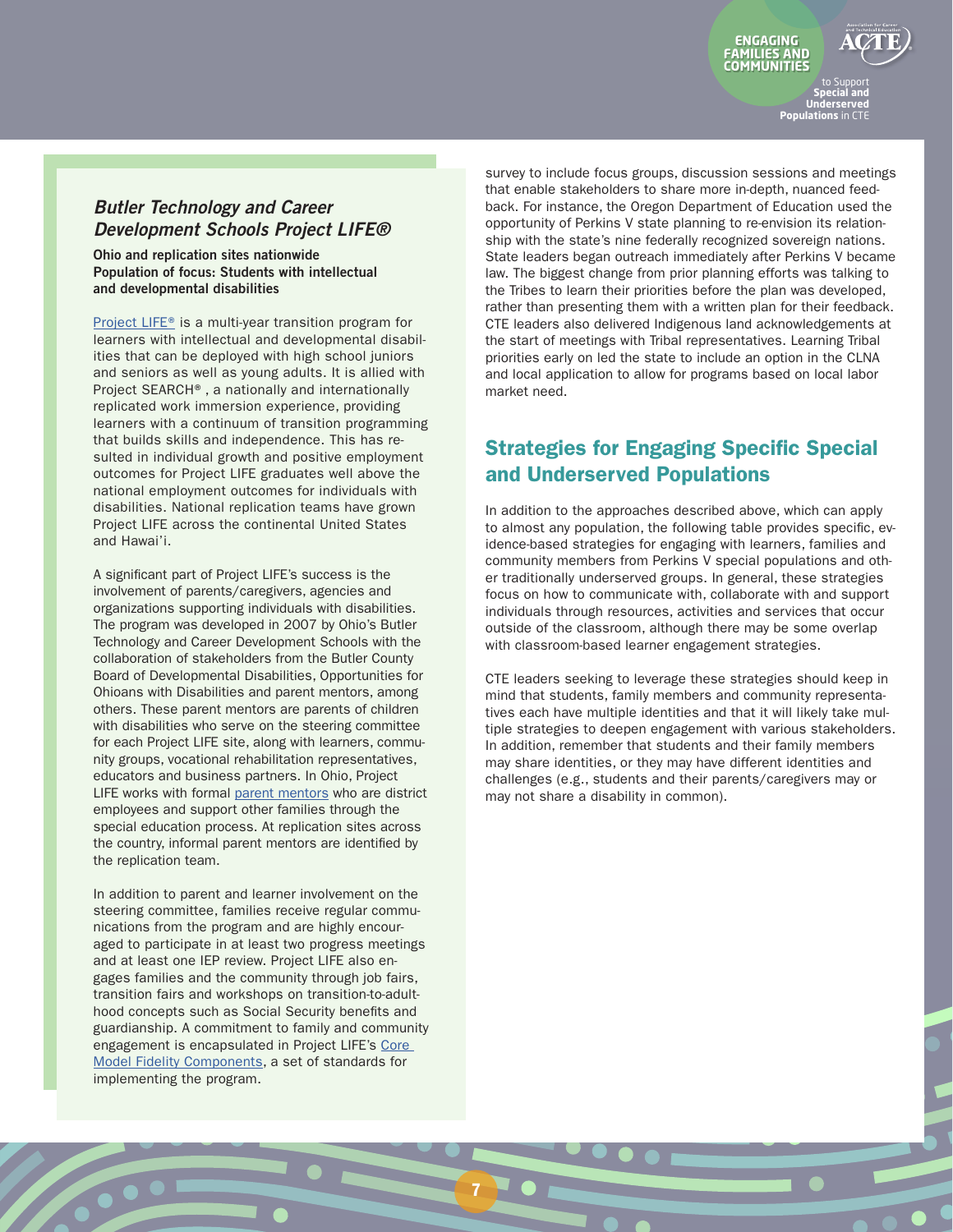Strategies for Engaging Individuals Who Are Part of Perkins V Special Populations and Other Underserved Groups

**ENGAGING FAMILIES AND COMMUNITIES**

> to Support **Special and Underserved**

**Populations** 

| <b>Individuals with</b><br>disabilities                           | · Coordinate with special education coordinators, disability services agencies and disability<br>rights organizations to understand the types of disabilities present in your community and<br>the needs of individuals with disabilities.<br>· Ask individuals with disabilities how they prefer to be addressed. When in doubt, start with<br>people-first language (e.g., a learner with autism vs. an autistic learner). <sup>12</sup><br>. Ensure that spaces used for meetings and engagement activities meet Americans with<br>Disabilities Act (ADA) standards for physical accessibility and that websites hosting program<br>information meet ADA standards for website accessibility. <sup>13</sup><br>· Design print and screen-based resources with readable font sizes, color contrast and<br>alternative text to enable resources to be read by screen readers. <sup>14</sup><br>· Provide American Sign Language interpretation for in-person meetings and closed captioning<br>for virtual meetings, presentations and videos.<br>· Send resources ahead of time so individuals with disabilities can access using their own<br>assistive technology. <sup>15</sup><br>• Respond promptly to requests for Braille or other specific needs. <sup>16</sup><br>· Accommodate service animals. <sup>17</sup>                                                                                                                                                                                         |
|-------------------------------------------------------------------|-------------------------------------------------------------------------------------------------------------------------------------------------------------------------------------------------------------------------------------------------------------------------------------------------------------------------------------------------------------------------------------------------------------------------------------------------------------------------------------------------------------------------------------------------------------------------------------------------------------------------------------------------------------------------------------------------------------------------------------------------------------------------------------------------------------------------------------------------------------------------------------------------------------------------------------------------------------------------------------------------------------------------------------------------------------------------------------------------------------------------------------------------------------------------------------------------------------------------------------------------------------------------------------------------------------------------------------------------------------------------------------------------------------------------------------------------------------------------------------------------------------------|
| <b>Individuals from</b><br>economically<br>disadvantaged families | · Coordinate with social services coordinators, agencies overseeing Temporary Assistance for<br>Needy Families (TANF) or Supplemental Nutrition Assistance Program (SNAP) benefits, food<br>banks, and other community groups supporting this population to understand its needs and<br>challenges.<br>· Connect students and families with services such as food banks, medical care, social workers,<br>childcare and GED programs, or consider hosting these services on campus. <sup>18</sup><br>· As individuals living in poverty often work multiple jobs <sup>19</sup> , offer meetings and engagement<br>activities at various locations, including online, and at different times of day to accommodate<br>diverse schedules; make events as short as possible; and announce meetings far in advance<br>so attendees can arrange time off work. <sup>20</sup><br>· Offer transportation and on-site childcare during in-person meetings and other engagement<br>activities. <sup>21</sup><br>· Engage CTE programs and career and technical student organizations (CTSOs) in service<br>activities that address the needs of under-resourced communities and expose these<br>communities to available CTE programs. <sup>22</sup><br>· Develop school-based enterprises in which CTE learners provide free or low-cost services to<br>under-resourced communities.<br>· Enlist community organizations as partners in offering earn-and-learn opportunities such as<br>internships and apprenticeships. |
| <b>Non-traditional</b><br><b>students</b>                         | · Communicate the benefits of non-traditional careers, including not only skill level, demand and<br>wages but also how these careers benefit the community and support work-life balance. <sup>23</sup><br>• Activate individuals succeeding in non-traditional careers, including community members and<br>alumni, to act as ambassadors and mentors. <sup>24</sup><br>• Host targeted events such as boot camps that engage non-traditional learners and families in<br>CTE programs and pathways.<br>· Share non-discrimination and sexual harassment policies with students, families and<br>community partners, and enforce these policies. <sup>25</sup><br>• Use inclusive language in forms and other communications. <sup>26</sup>                                                                                                                                                                                                                                                                                                                                                                                                                                                                                                                                                                                                                                                                                                                                                                      |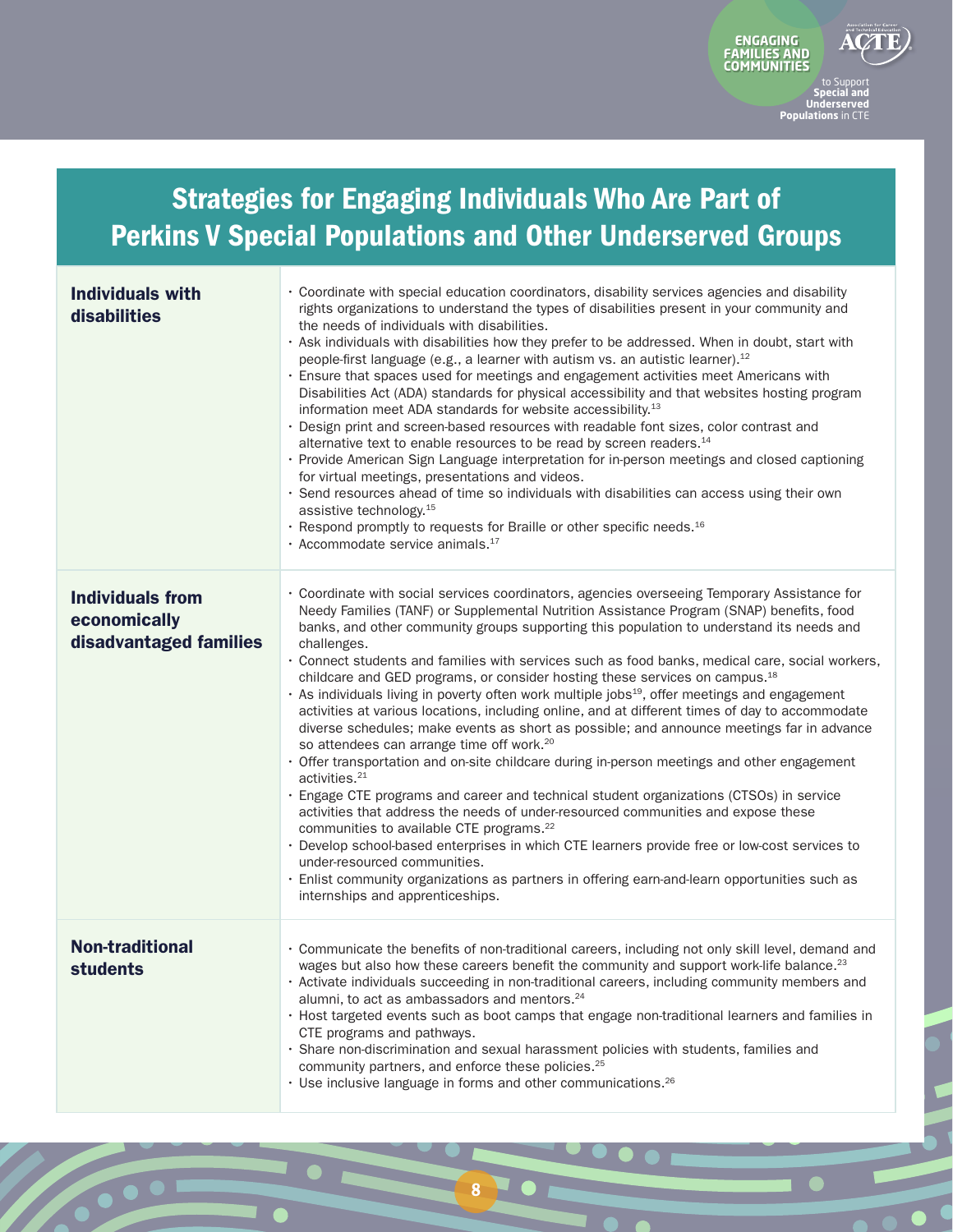

E

Z

 $\overline{\bullet}$ 

 $\blacksquare$ 

to Support **Special and Underserved Populations** in CTE

| <b>Single parents and</b><br>pregnant learners     | · Coordinate with healthcare agencies, health clinics and parenting organizations to understand<br>the needs of pregnant, postpartum and parenting learners.<br>· Provide lactation rooms on campus and highlight their availability during meetings and<br>engagement activities.<br>· Offer meetings and engagement activities at various locations, including online; at different<br>times of day to accommodate diverse schedules; and make events as short as possible.<br>$\cdot$ Offer on-site childcare during in-person meetings and other engagement activities. <sup>27</sup><br>· Host family-friendly engagement events with activities for children (e.g., a craft table for young<br>children to draw pictures of themselves in their ideal careers). <sup>28</sup>                                                                                                                                                                                                                                                                                                                                                                                                                                                                                                                                                                                                                                                                                                                                                                                                                                                                |
|----------------------------------------------------|----------------------------------------------------------------------------------------------------------------------------------------------------------------------------------------------------------------------------------------------------------------------------------------------------------------------------------------------------------------------------------------------------------------------------------------------------------------------------------------------------------------------------------------------------------------------------------------------------------------------------------------------------------------------------------------------------------------------------------------------------------------------------------------------------------------------------------------------------------------------------------------------------------------------------------------------------------------------------------------------------------------------------------------------------------------------------------------------------------------------------------------------------------------------------------------------------------------------------------------------------------------------------------------------------------------------------------------------------------------------------------------------------------------------------------------------------------------------------------------------------------------------------------------------------------------------------------------------------------------------------------------------------|
| <b>Out-of-workforce</b><br><b>individuals</b>      | • Coordinate with workforce development agencies, American Job Centers, business groups<br>and labor unions to understand the causes of unemployment in your community and which<br>population groups are most affected.<br>• Host career fairs that match individuals who are unemployed with local talent needs. <sup>29</sup><br>· Foster mentor relationships between employers and community organization leaders and<br>out-of-workforce individuals.<br>· Promote credit for prior learning and similar initiatives that ease these individuals' pathways<br>into education and retraining.                                                                                                                                                                                                                                                                                                                                                                                                                                                                                                                                                                                                                                                                                                                                                                                                                                                                                                                                                                                                                                                 |
| <b>English learners</b><br>and migrants            | · Coordinate with migrant service agencies, immigrant rights organizations and English<br>learner/bilingual/multilingual colleagues to learn about the background and needs of your<br>English learner and migrant populations. <sup>30</sup><br>· Translate print and virtual resources into languages commonly used by English learner<br>communities in your area. Ensure resources are checked for translation errors by fluent<br>speakers before being disseminated.<br>· Use translation apps such as TalkingPoints to communicate electronically in different<br>languages with families and students. <sup>31</sup><br>· Leverage traditional media in other languages, such as radio, TV stations and newspapers,<br>to promote engagement activities. <sup>32</sup><br>· Host events in venues where individuals won't fear being questioned about their immigration<br>status. <sup>33</sup><br>· Schedule engagement activities to accommodate holidays commonly celebrated by English<br>learner and migrant communities in your area and incorporate these holidays and other<br>cultural traditions into engagement activities. <sup>34</sup><br>· Provide qualified interpreters for in-person and virtual events.<br>· Provide welcome signs or start engagement activities with a few words of welcome delivered<br>in the languages commonly spoken by English learner communities in your area. <sup>35</sup><br>· During engagement activities, employ the same practices you use for English learners in the<br>classroom, such as reading aloud, visual cues and longer wait times when asking for feedback. <sup>36</sup> |
| <b>Individuals</b><br>experiencing<br>homelessness | · Coordinate with staff and agencies serving individuals experiencing homelessness and local<br>McKinney-Vento Homeless Assistance Act liaisons to learn more about different types of<br>homelessness in your learner community and the causes and impacts of homelessness.<br>· Connect learners and families with community services such as shelters, food banks,<br>medical care, social workers, childcare and GED programs, or consider hosting these services<br>on campus. <sup>37</sup><br>· Design communications for mobile devices, as many individuals experiencing homelessness<br>rely on smartphones for internet access. <sup>38</sup><br>· Host events in spaces where individuals won't be required to show identification, as some<br>individuals experiencing homelessness may not have forms of identification. <sup>39</sup><br>· Provide transportation, on-site childcare and food during in-person meetings and other<br>engagement activities. <sup>40</sup><br>· Share how learners experiencing homelessness can enroll in CTE programs, schools or<br>colleges without having a home address. <sup>41</sup>                                                                                                                                                                                                                                                                                                                                                                                                                                                                                                         |

90

 $\overline{\phantom{a}}$ 

 $\bullet$ 

 $\bullet$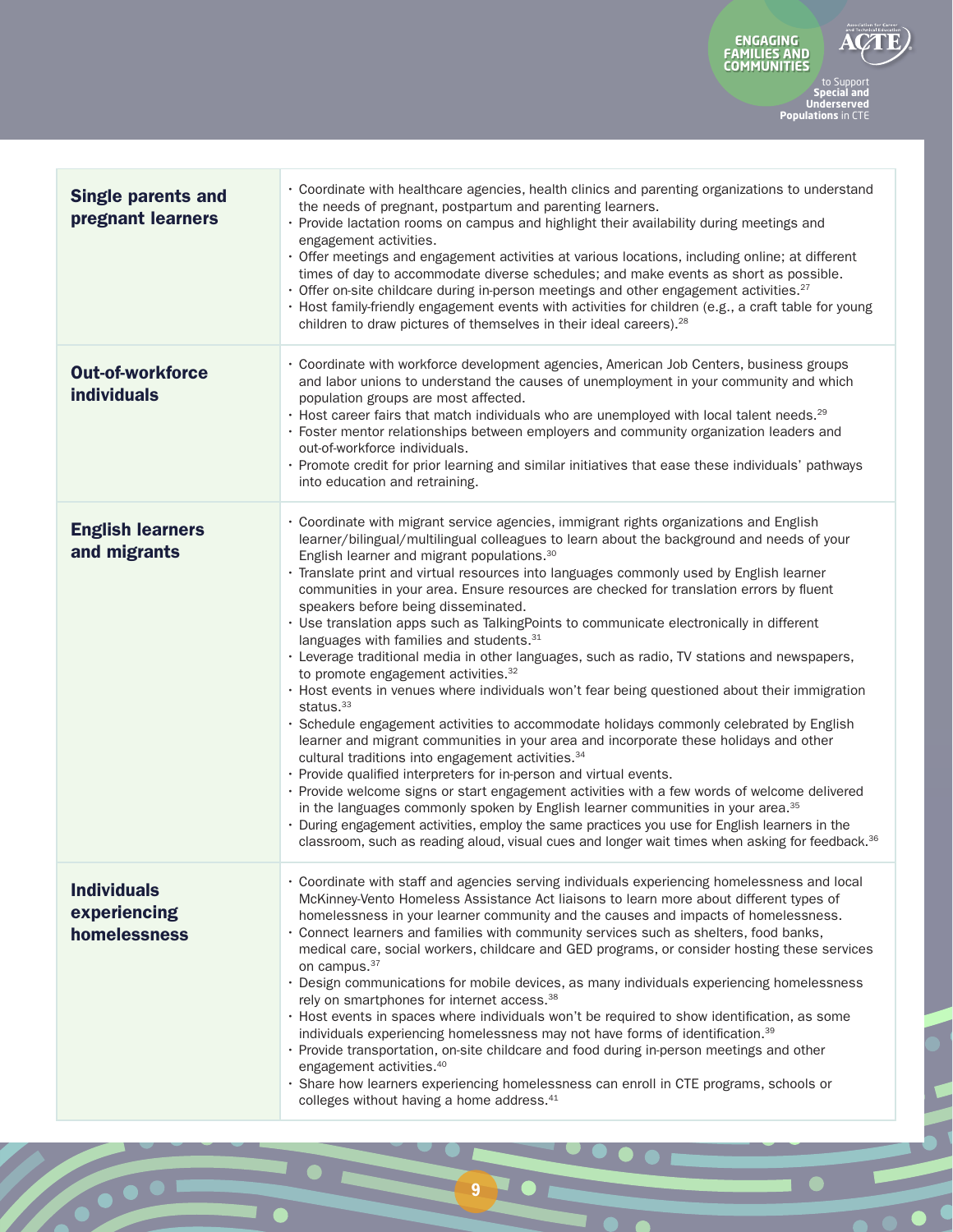

 $\overline{\bullet}$ 

 $\blacksquare$ 

to Support **Special and Underserved Populations** in CTE

| <b>Foster youth</b><br>and adults                                                  | • Coordinate with foster and child welfare agencies, guardian ad litem groups and foster youth<br>clubs to understand the needs of this learner group. <sup>42</sup><br>· Communicate proactively with newly enrolled foster youth and their caregivers, especially those<br>enrolling in the middle of the school year.<br>· Be aware that, as a foster youth's placement changes, new caregivers may face different<br>barriers to engagement than prior caregivers.<br>· As many as half of all foster youth are identified as having a disability - see the section on<br>individuals with disabilities for additional relevant strategies. <sup>43</sup>                                                                                                                                                                                                                                                                                                                                                                                                                                                |
|------------------------------------------------------------------------------------|--------------------------------------------------------------------------------------------------------------------------------------------------------------------------------------------------------------------------------------------------------------------------------------------------------------------------------------------------------------------------------------------------------------------------------------------------------------------------------------------------------------------------------------------------------------------------------------------------------------------------------------------------------------------------------------------------------------------------------------------------------------------------------------------------------------------------------------------------------------------------------------------------------------------------------------------------------------------------------------------------------------------------------------------------------------------------------------------------------------|
| Veteran learners,<br>military learners and<br>youth with parents<br>on active duty | · Coordinate with veterans' agencies and organizations as well as education and family support<br>services provided by the relevant military branch(es) in your area. <sup>44</sup><br>· Communicate proactively with newly enrolled military learners and families, especially those<br>enrolling in the middle of the school year.<br>· Support veteran learners and military learners with credit for prior learning, streamlined<br>enrollment and re-enrollment processes, and assistance in accessing financial aid.<br>• Help build community for veteran learners and military learners by providing on-campus<br>gathering places, supporting organizations like Student Veterans of America, and creating<br>specific learning communities. <sup>45</sup><br>· Participate in outreach activities on and with military bases.<br>· Honor veteran learners, military learners and military families for their service.<br>· When units are deployed, military spouses and partners may be acting as single parents;<br>see the section on single parents and pregnant learners for additional tips. |
| <b>Native American</b><br><b>students</b>                                          | · Respect formal consultation or engagement processes with Tribes and Tribal organizations.<br>As sovereign entities, Tribes and Tribal organizations often engage directly with state and local<br>governments. <sup>46</sup> As such, it is best to coordinate with the state's office of Indian affairs or the<br>closest regional office of Indian affairs before making outreach. <sup>47</sup><br>• Learn and acknowledge the origin of the land you are on. <sup>48</sup>                                                                                                                                                                                                                                                                                                                                                                                                                                                                                                                                                                                                                             |
| <b>Justice-involved</b><br><b>learners</b>                                         | · Coordinate with corrections and juvenile justice agencies, reentry support organizations and<br>legal aid groups to understand the needs of youth and adult justice-involved students. <sup>49</sup><br>· Use neutral language such as "incarcerated person" or "formerly incarcerated person" rather<br>than "prisoner," "convict" or "felon."50<br>· Consider removing questions about criminal history from admissions applications and other<br>forms. $51$<br>· Help justice-involved learners navigate financial aid decisions, as certain convictions affect<br>eligibility for federal student aid. <sup>52</sup><br>· Coordinate with partners offering work-based and service-based learning experiences to ensure<br>background checks don't limit student participation in these activities. <sup>53</sup>                                                                                                                                                                                                                                                                                     |
| <b>LGBTQ+ students</b>                                                             | · Coordinate with LGBTQ+ rights organizations.<br>· Share non-discrimination policies with learners, families and community partners, and enforce<br>these policies. <sup>54</sup><br>· Identify your gender pronouns and use stakeholders' preferred pronouns consistently and<br>correctly. <sup>55</sup><br>· Use inclusive language in forms and other communications.<br>• Hold engagement activities at locations with unisex or single-use bathrooms. <sup>56</sup>                                                                                                                                                                                                                                                                                                                                                                                                                                                                                                                                                                                                                                   |

10 0

 $\overline{\phantom{a}}$ 

10

 $\overline{\phantom{0}}$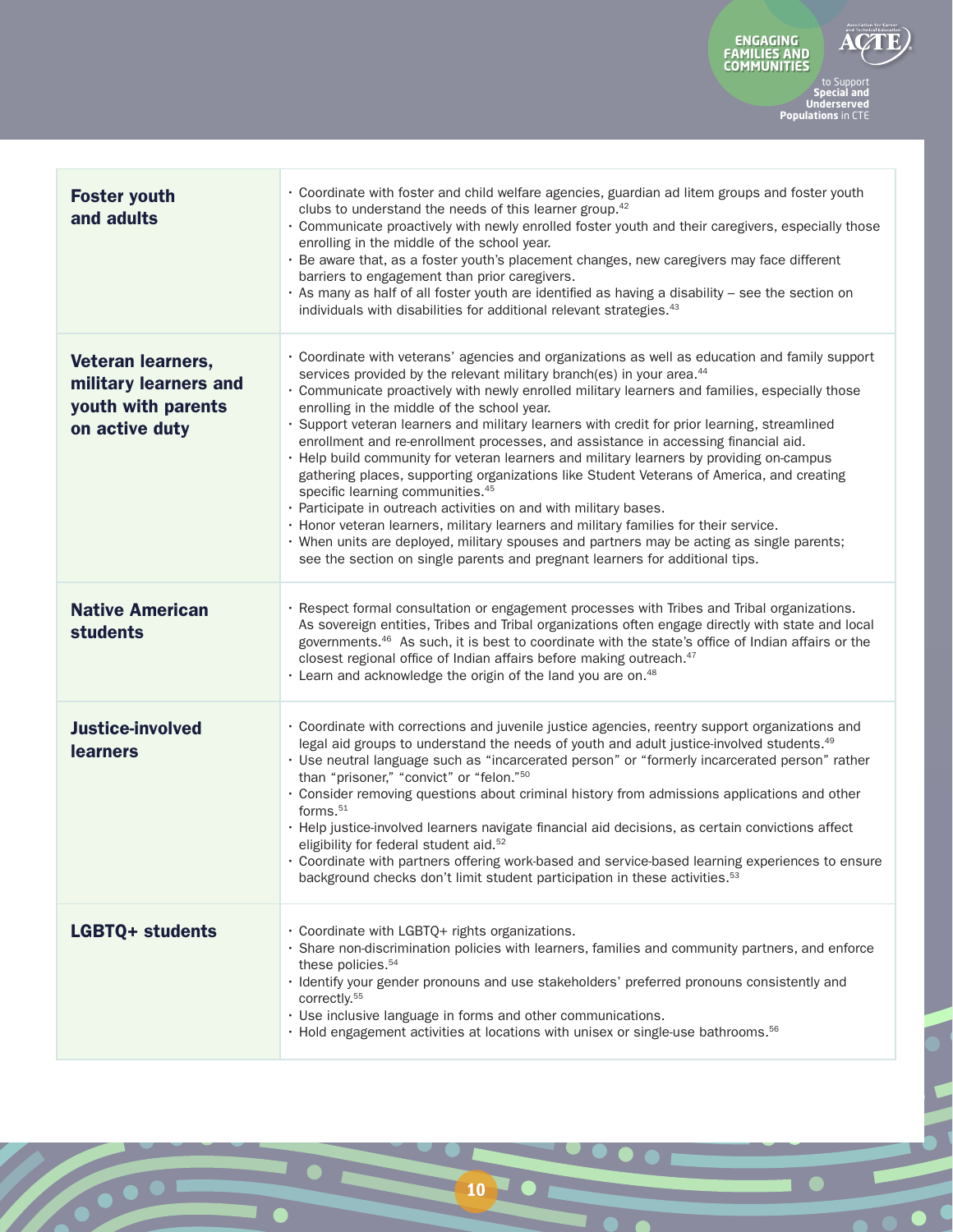## Resource List

The following resources can inform and assist CTE leaders seeking to better engage stakeholders generally, better connect with families and community organizations, and better understand the challenges faced by students from special and underserved populations.

#### Advance CTE. (2017). *[Increasing Student Enrollment in CTE](https://cte.careertech.org/sites/default/files/Value_Promise_Parent_Engagement_Strategy2017.pdf)  [Programs Parent Engagement Tool](https://cte.careertech.org/sites/default/files/Value_Promise_Parent_Engagement_Strategy2017.pdf)*.

This guide is based on Council of Chief State School Officers (CCSSO) stakeholder engagement guidance developed for Every Student Succeeds Act (ESSA) planning, modified for families. It helps users create a strategy for communicating with families through effective messaging, multiple methods of outreach and recruiting CTE ambassadors.

#### Alliance for Early Success and Child Trends. (2014). *[Culture](https://www.childtrends.org/?publications=culture-counts-engaging-black-and-latino-parents-of-young-children-in-family-support-programs-report)  [Counts: Engaging Black and Latino Parents of Young Children](https://www.childtrends.org/?publications=culture-counts-engaging-black-and-latino-parents-of-young-children-in-family-support-programs-report)  [in Family Support Programs](https://www.childtrends.org/?publications=culture-counts-engaging-black-and-latino-parents-of-young-children-in-family-support-programs-report)*.

This document synthesizes a large body of research on barriers to and strategies for engaging families, particularly Black and Latino families, in family support services and programs. It includes recommendations for designing, adapting and evaluating culturally relevant family and caregiver support programs and services.

#### Anderson-Butcher, D., Lawson, H., Bean, J., Boone, B., Kwiatkowski, A., et al. (2004). *[Community Partnerships](https://education.ohio.gov/getattachment/Topics/Other-Resources/Family-and-Community-Engagement/Models-for-Family-and-Community-Engagement/Community-Partnerships.pdf.aspx) in Implementation Guide: Ohio Community Collaboration Model for School Improvement, Version 2*.

This state resource describes a model to help schools maximize and leverage community resources through academic learning, youth development, family engagement and support, health and social services, and community partnerships. The Community Partnerships section includes a number of different checklists, tables and similar tools for mobilizing community assets, with an emphasis on developing and implementing more formal partnerships with community organizations to provide coordinated services to students and the community.

#### Center on Great Teachers & Leaders at American Institutes for Research. (December 2014). *[Moving Toward Equity Stakeholder](https://gtlcenter.org/learning-hub/equitable-access-toolkit/stakeholder-engagement-guide)  [Engagement Guide: Planning for Engagement With Stakeholders](https://gtlcenter.org/learning-hub/equitable-access-toolkit/stakeholder-engagement-guide)  [in Designing Educator Equity Plans](https://gtlcenter.org/learning-hub/equitable-access-toolkit/stakeholder-engagement-guide) and [companion templates](https://gtlcenter.org/learning-hub/equitable-access-toolkit/stakeholder-engagement-guide)*.

This publication was developed to help state education agencies create and implement a State Plan to Ensure Equitable Access to Excellent Educators under ESSA through stakeholder collaboration, including educators, families and students, community organizations and business leaders — a similar group of stakeholders as required for Perkins V stakeholder engagement.

11

The stakeholder engagement process is based on a five-step framework: understanding the problem, setting priorities, raising awareness, taking action, and measuring progress and adjusting strategies. The guide describes this process in detailed steps, with links to templates throughout.

#### Colorín Colorado. (August 2011). *[A Guide for Engaging ELL](https://www.colorincolorado.org/guide/guide-engaging-ell-families-twenty-strategies-school-leaders)  [Families: Twenty Strategies for School Leaders](https://www.colorincolorado.org/guide/guide-engaging-ell-families-twenty-strategies-school-leaders)*.

This practical resource for educators seeking to better engage English learner families is organized around six themes: connecting with English learner families, communicating important information, parent participation, parents as leaders, community partnerships and creating an action plan. Each strategy includes background information, reflection questions and examples.

#### CCSSO, Advance CTE and Education Strategy Group. (March 2017). *[Career Readiness Stakeholder Engagement Tool](https://careertech.org/resource/career-readiness-stakeholder-engagement-tool)*.

This guide is based on CCSSO's stakeholder engagement guidance developed for ESSA planning, modified for state career readiness systems. It includes nine steps for engaging and communicating with a variety of stakeholders, including families and community organizations as well as policymakers, employers and partner agencies.

#### Environmental Protection Agency (EPA). (N.d.). *[Public](https://www.epa.gov/international-cooperation/public-participation-guide-tools)  [Participation Guide: Tools](https://www.epa.gov/international-cooperation/public-participation-guide-tools)*.

EPA's Public Participation Guide provides tools for public participation and public outreach in decision-making. The Tools portion is divided into three parts: "Tools to Inform the Public," "Tools to Generate and Obtain Input" and "Tools for Consensus Building and Agreement-Seeking." Each set of tools addresses in-person and remote methods of informing, gathering input and building consensus; the number of participants recommended for each method; and the situations for which each method is best suited. Clicking on the method name leads to additional details on each method, including advantages, challenges, implementation time, resources needed and costs.

#### equityXdesign. (November 2016). *[Racism and inequity are](https://medium.com/equity-design/racism-and-inequity-are-products-of-design-they-can-be-redesigned-12188363cc6a)  [products of design. They can be redesigned](https://medium.com/equity-design/racism-and-inequity-are-products-of-design-they-can-be-redesigned-12188363cc6a)*. Medium.

This article describes equityXdesign, a practice that organizations, teams and individuals can use to mitigate the impact of racism and inequity in design practices. equityXdesign adapts the five modes of traditional design thinking — empathize, define, ideate, prototype and test — by adding two additional modes, notice and reflect. Other adaptations to traditional design thinking include meta-empathy maps, which are tools to help people recognize how implicit bias and identity can impact their understanding of others, and the use of equity pauses throughout the design process.



to Support **Special and Underserved Populations** in CTE

**ENGAGING FAMILIES AND COMMUNITIES**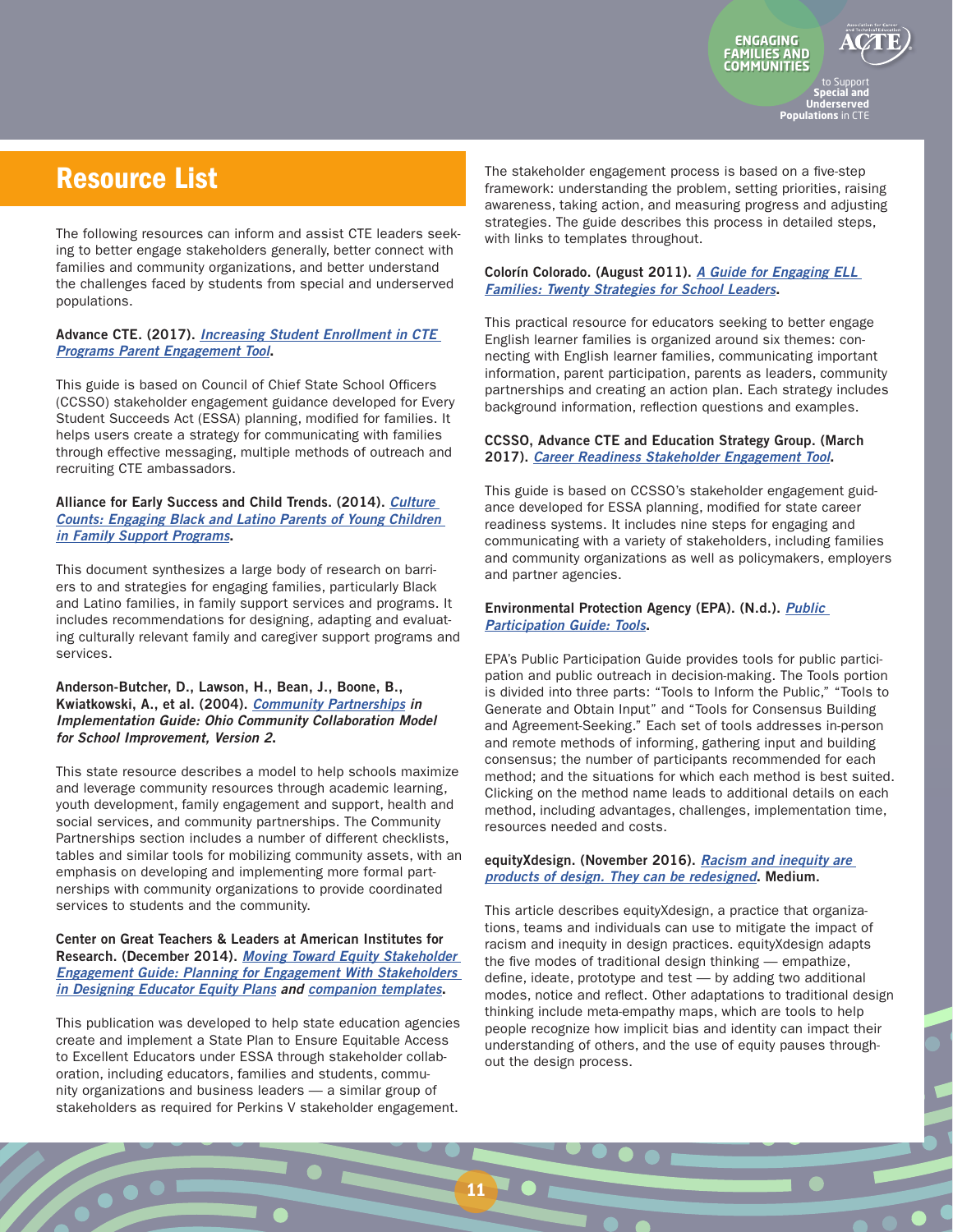#### Lufkin, M. (2021). *[Strategies for Special Population Success:](https://napequity.org/download-our-strategies-for-special-population-success-resource/)  [Practical Tips and Tools for Educators](https://napequity.org/download-our-strategies-for-special-population-success-resource/)*.

This resource from NAPE was developed to help local Perkins V recipients identify potential strategies to address the root causes of identified gaps in participation and performance found through the CLNA process. It includes general strategies and specific tips for each Perkins V special population, as well as links to relevant organizations for additional resources.

National Disability Institute's LEAD Center in Partnership with the Job Accommodation Network and National Council on Independent Living. (March 2016). *[Effective Communication:](http://www.leadcenter.org/system/files/resource/downloadable_version/CIL-LEAD-JAN-Effective-Communication-Guide-WIOA.pdf)  [Disability Awareness & Etiquette Guide: Guide for Centers for](http://www.leadcenter.org/system/files/resource/downloadable_version/CIL-LEAD-JAN-Effective-Communication-Guide-WIOA.pdf)  [Independent Living and American Job Centers](http://www.leadcenter.org/system/files/resource/downloadable_version/CIL-LEAD-JAN-Effective-Communication-Guide-WIOA.pdf)*.

While designed to help American Job Center staff effectively and respectfully communicate with clients and colleagues with disabilities, the guide is applicable across many settings. It offers general strategies about people-first language, functional access, accessible materials, service animals and communication techniques. This is followed by specific tips for deaf and hard-of-hearing individuals, blind and low-vision individuals, and individuals with developmental disabilities, intellectual disabilities, hidden disabilities, mental health disabilities, autism spectrum disorder, speech impairments and more.

#### National PTA. (N.d.). *[PTA National Standards for Family-School](https://www.pta.org/docs/default-source/files/runyourpta/national-standards/national_standards_implementation_guide.pdf)  [Partnerships: An Implementation Guide](https://www.pta.org/docs/default-source/files/runyourpta/national-standards/national_standards_implementation_guide.pdf)*.

This document is intended to help schools with the practical work of developing and implementing partnerships with families and caregivers based on six standards: welcoming all families, communicating effectively, supporting student success, speaking up for every child, sharing power and collaborating with community. It defines each standard; shares local success stories and action steps for school leaders and parent leaders; and includes a rubric (called the Assessment Guide), survey template and action plan template.

#### Urban League of Louisiana and YouthForce NOLA. (N.d.). *[YouthForce NOLA Family Engagement Toolkit](https://urbanleaguela.org/wp-content/uploads/2019/03/YFN-ULLA-Family-Engagement-Toolkit-2017.pdf)*.

12

This resource was created by the Urban League of Louisiana and YouthForce NOLA to assist schools in their efforts to engage families as partners in career pathways programs of study. It includes background on the value of family engagement, strategies for family engagement and communication, and links to several tools and templates. It also connects to an engagement survey, focus group protocols, a survey to gauge families' perceptions of CTE, an engagement checklist and an engagement planning template.

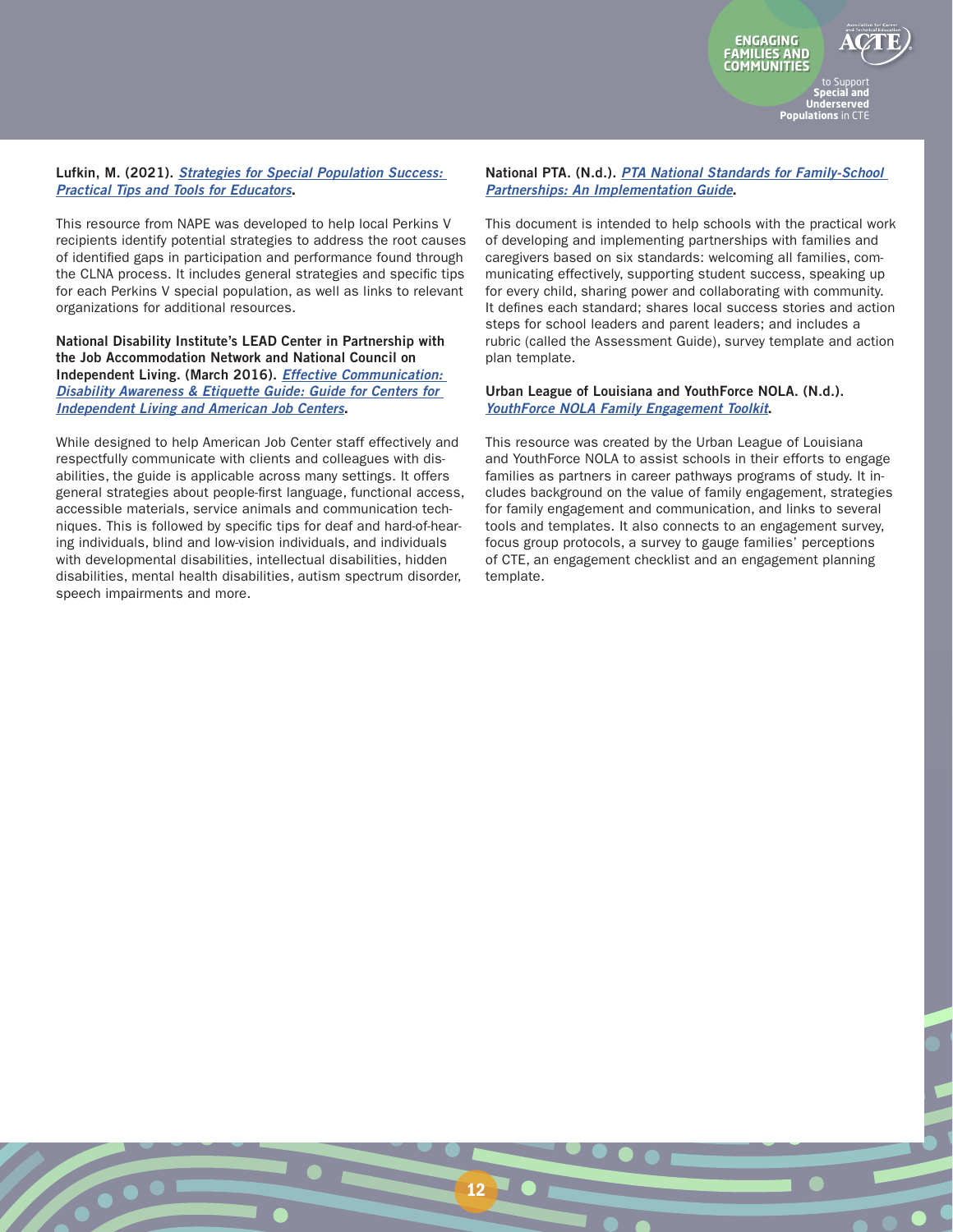### Endnotes

- <sup>1</sup>Henderson, A. T. & Mapp, K. L. (2002). *A new wave of evidence: The impact of school, family, and community connections on student achievement: Annual synthesis 2002*. Retrieved June 21, 2021, from [https://sedl.org/connections/](https://sedl.org/connections/resources/evidence.pdf) [resources/evidence.pdf](https://sedl.org/connections/resources/evidence.pdf)
- <sup>2</sup>The Center for Family Engagement: A National PTA Initiative. (2020). *How to welcome diverse perspectives into your PTA*. Retrieved June 21, 2021 from [https://www.pta.](https://www.pta.org/docs/default-source/default-document-library/diversity-outreach-2-pager_v3.pdf) [org/docs/default-source/default-document-library/diversity-outreach-2-pager\\_v3.pdf](https://www.pta.org/docs/default-source/default-document-library/diversity-outreach-2-pager_v3.pdf); Colorín Colorado. (August 2011). *A guide for engaging ELL families: Twenty strategies for school leaders*. Retrieved June 21, 2021, from [https://www.colorincolorado.org/](https://www.colorincolorado.org/guide/guide-engaging-ell-families-twenty-strategies-school-leaders) [guide/guide-engaging-ell-families-twenty-strategies-school-leaders](https://www.colorincolorado.org/guide/guide-engaging-ell-families-twenty-strategies-school-leaders); PBS SciGirls. (2010). *Engaging Latino families: Key ingredients for successful STEM programs*. Retrieved June 21, 2021, from [http://www.scigirlsconnect.org/wp-content/](http://www.scigirlsconnect.org/wp-content/uploads/2016/08/ScigirlsLatinoFamiliesEnglishFINALFROMWEB.pdf) [uploads/2016/08/ScigirlsLatinoFamiliesEnglishFINALFROMWEB.pdf](http://www.scigirlsconnect.org/wp-content/uploads/2016/08/ScigirlsLatinoFamiliesEnglishFINALFROMWEB.pdf)
- <sup>3</sup>Lufkin, M. (2021). *Strategies for special population success: Practical tips and tools for educators*. Retrieved June 21, 2021, from [https://napequity.org/](https://napequity.org/download-our-strategies-for-special-population-success-resource) [download-our-strategies-for-special-population-success-resource;](https://napequity.org/download-our-strategies-for-special-population-success-resource) Alliance for Early Success and Child Trends. (2014). *Culture counts: Engaging Black and Latino parents of young children in family support programs*. Retrieved June 21, 2021, from [Https://](https://www.childtrends.org/?publications=culture-counts-engaging-black-and-latino-parents-of-young-children-in-family-support-programs-report) [www.childtrends.org/?publications=culture-counts-engaging-black-and-latino](https://www.childtrends.org/?publications=culture-counts-engaging-black-and-latino-parents-of-young-children-in-family-support-programs-report)[parents-of-young-children-in-family-support-programs-report;](https://www.childtrends.org/?publications=culture-counts-engaging-black-and-latino-parents-of-young-children-in-family-support-programs-report) National Education Association. (N.d.). *English language learners: What you need to know*. Retrieved June 21, 2021, from [https://www.nea.org/professional-excellence/student-engagement/](https://www.nea.org/professional-excellence/student-engagement/tools-tips/english-language-learners-what-you-need-know) [tools-tips/english-language-learners-what-you-need-know](https://www.nea.org/professional-excellence/student-engagement/tools-tips/english-language-learners-what-you-need-know)
- <sup>4</sup>Brown University Harriet W. Sheridan Center for Teaching and Learning. (N.d.). *Microaggressions and micro-affirmations*. Retrieved June 21, 2021, from [https://www.](https://www.brown.edu/sheridan/microaggressions-and-micro-affirmations-0) [brown.edu/sheridan/microaggressions-and-micro-affirmations-0](https://www.brown.edu/sheridan/microaggressions-and-micro-affirmations-0)
- <sup>5</sup> Chockalingam, K. (2020). A look at language. Retrieved June 21, 2021, from [https://](https://www.cityyear.org/detroit/stories/education/a-look-at-language) [www.cityyear.org/detroit/stories/education/a-look-at-language](https://www.cityyear.org/detroit/stories/education/a-look-at-language); Centers for Disease Control and Prevention. (N.d.). *Communicating with and about people with disabilities*. Retrieved June 21, 2021, from [https://www.cdc.gov/ncbddd/disabilityandhealth/](https://www.cdc.gov/ncbddd/disabilityandhealth/materials/factsheets/fs-communicating-with-people.html) [materials/factsheets/fs-communicating-with-people.html](https://www.cdc.gov/ncbddd/disabilityandhealth/materials/factsheets/fs-communicating-with-people.html)
- <sup>6</sup>The Center for Family Engagement: A National PTA Initiative. (2020). *How to welcome diverse perspectives into your PTA*. Retrieved June 21, 2021, from [https://www.pta.](https://www.pta.org/docs/default-source/default-document-library/diversity-outreach-2-pager_v3.pdf) [org/docs/default-source/default-document-library/diversity-outreach-2-pager\\_v3.pdf](https://www.pta.org/docs/default-source/default-document-library/diversity-outreach-2-pager_v3.pdf); Colorín Colorado. (August 2011). *A guide for engaging ELL families: Twenty strategies for school leaders*. Retrieved June 21, 2021, from [https://www.colorincolorado.org/](https://www.colorincolorado.org/guide/guide-engaging-ell-families-twenty-strategies-school-leaders) [guide/guide-engaging-ell-families-twenty-strategies-school-leaders](https://www.colorincolorado.org/guide/guide-engaging-ell-families-twenty-strategies-school-leaders); PBS SciGirls. (2010). *Engaging Latino families: Key ingredients for successful STEM programs*. Retrieved June 21, 2021, from [http://www.scigirlsconnect.org/wp-content/](http://www.scigirlsconnect.org/wp-content/uploads/2016/08/ScigirlsLatinoFamiliesEnglishFINALFROMWEB.pdf) [uploads/2016/08/ScigirlsLatinoFamiliesEnglishFINALFROMWEB.pdf](http://www.scigirlsconnect.org/wp-content/uploads/2016/08/ScigirlsLatinoFamiliesEnglishFINALFROMWEB.pdf)
- <sup>7</sup>Advance CTE. (2021). *Beyond the numbers: Design principles for CTE data reporting*. Retrieved June 21, 2021, from [https://careertech.org/resource/beyond-numbers](https://careertech.org/resource/beyond-numbers-design-principles-CTE-data-reporting)[design-principles-CTE-data-reporting](https://careertech.org/resource/beyond-numbers-design-principles-CTE-data-reporting)
- <sup>8</sup>National Alliance for Partnerships in Equity. (2019). *PIPEline to career success for students with disabilities: Root causes & strategies*. Retrieved June 21, 2021, from [https://napequity.org/wp-content/uploads/NAPE\\_Students\\_wDisabilities\\_RootCauses\\_](https://napequity.org/wp-content/uploads/NAPE_Students_wDisabilities_RootCauses_2019-04-05_cac.pdf) [2019-04-05\\_cac.pdf](https://napequity.org/wp-content/uploads/NAPE_Students_wDisabilities_RootCauses_2019-04-05_cac.pdf); American Association for University Women Educational Foundation. (2004). *Under the microscope: A decade of gender equity projects in the sciences*. Retrieved June 21, 2021, from [https://files.eric.ed.gov/fulltext/ED485720.](https://files.eric.ed.gov/fulltext/ED485720.pdf) [pdf;](https://files.eric.ed.gov/fulltext/ED485720.pdf) Frost, J. (2017). The role of female role models. *There's Research on That!* Retrieved June 21, 2021, from [https://thesocietypages.org/trot/2017/02/22/](https://thesocietypages.org/trot/2017/02/22/the-role-of-female-role-models/) [the-role-of-female-role-models;](https://thesocietypages.org/trot/2017/02/22/the-role-of-female-role-models/) Blake-Beard, S., Bayne, M. L., Crosby, F. J., & Muller, C. B. (2011). Matching by race and gender in mentoring relationships: Keeping our eyes on the prize. *Journal of Social Issues, 67*(3).

<sup>9</sup>American Association of University Women Educational Foundation. (2004). *Under the microscope: A decade of gender equity projects in the sciences*. Retrieved June 21, 2021, from<https://files.eric.ed.gov/fulltext/ED485720.pdf>; Frost, J. (2017). The role of female role models. *There's Research on That!* Retrieved June 21, 2021, from <https://thesocietypages.org/trot/2017/02/22/the-role-of-female-role-models/>

**ENGAGING FAMILIES AND COMMUNITIES**

> to Support **Special and Underserved Populations** in CTE

- <sup>10</sup> Urban League of Louisiana. (N.d.). *YouthForce NOLA family engagement toolkit*. Retrieved June 21, 2021, from [https://urbanleaguela.org/project/yfn-family](https://urbanleaguela.org/project/yfn-family-engagement-toolkit/)[engagement-toolkit](https://urbanleaguela.org/project/yfn-family-engagement-toolkit/)
- <sup>11</sup> Lufkin, M. (2021). *Strategies for special population success: Practical tips and tools for educators*. Retrieved June 21, 2021, from [https://napequity.org/down](https://napequity.org/download-our-strategies-for-special-population-success-resource)[load-our-strategies-for-special-population-success-resource](https://napequity.org/download-our-strategies-for-special-population-success-resource)
- <sup>12</sup> Centers for Disease Control and Prevention. (N.d.). *Communicating with and about people with disabilities*. Retrieved June 21, 2021, from [https://www.cdc.gov/](https://www.cdc.gov/ncbddd/disabilityandhealth/materials/factsheets/fs-communicating-with-people.html) [ncbddd/disabilityandhealth/materials/factsheets/fs-communicating-with-people.](https://www.cdc.gov/ncbddd/disabilityandhealth/materials/factsheets/fs-communicating-with-people.html) [html](https://www.cdc.gov/ncbddd/disabilityandhealth/materials/factsheets/fs-communicating-with-people.html)
- <sup>13</sup>U.S. Department of Justice. (2010). *2010 ADA standards for accessible design*. Retrieved June 21, 2021, from [https://www.ada.gov/regs2010/2010ADAStandards/](https://www.ada.gov/regs2010/2010ADAStandards/2010ADAStandards_prt.pdf) [2010ADAStandards\\_prt.pdf;](https://www.ada.gov/regs2010/2010ADAStandards/2010ADAStandards_prt.pdf) Rivenburgh, K. (2018). *The ADA checklist: Website compliance guidelines for 2021 in plain English*. Retrieved June 21, 2021, from [https://](https://krisrivenburgh.medium.com/the-ada-checklist-website-compliance-guidelines-for-2019-in-plain-english-123c1d58fad9) [medium.com/@krisrivenburgh/the-ada-checklist-website-compliance-guidelines-for-](https://krisrivenburgh.medium.com/the-ada-checklist-website-compliance-guidelines-for-2019-in-plain-english-123c1d58fad9)[2019-in-plain-english-123c1d58fad9](https://krisrivenburgh.medium.com/the-ada-checklist-website-compliance-guidelines-for-2019-in-plain-english-123c1d58fad9)
- <sup>14</sup> Pun, K. (2016). *Dos and don'ts on designing for accessibility*. Retrieved June 21, 2021, from [https://accessibility.blog.gov.uk/2016/09/02/dos-and-donts-on](https://accessibility.blog.gov.uk/2016/09/02/dos-and-donts-on-designing-for-accessibility/)[designing-for-accessibility](https://accessibility.blog.gov.uk/2016/09/02/dos-and-donts-on-designing-for-accessibility/)
- <sup>15</sup> National Disability Institute's LEAD Center, Job Accommodation Network & National Council on Independent Living. (2016). *Effective communication: Disability awareness & etiquette guide: Guide for centers for independent living and American Job Centers*. Retrieved June 21, 2021, from [http://www.leadcenter.org/system/files/](http://www.leadcenter.org/system/files/resource/downloadable_version/CIL-LEAD-JAN-Effective-Communication-Guide-WIOA.pdf) [resource/downloadable\\_version/CIL-LEAD-JAN-Effective-Communication-Guide-WIOA.pdf](http://www.leadcenter.org/system/files/resource/downloadable_version/CIL-LEAD-JAN-Effective-Communication-Guide-WIOA.pdf)

 $16$  Ibid.

 $17$  Ibid.

 $18$  Parrett, W. & Budge, K. (2016). How can high-poverty schools engage families and the community? *Edutopia*. Retrieved June 21, 2021, from [https://www.edutopia.org/blog/](https://www.edutopia.org/blog/high-poverty-schools-engage-families-community-william-parrett-kathleen-budge) [high-poverty-schools-engage-families-community-william-parrett-kathleen-budge](https://www.edutopia.org/blog/high-poverty-schools-engage-families-community-william-parrett-kathleen-budge)

 $19$  Ibid.

- <sup>20</sup> Ascher, C. (1988). *Improving the school-home connection for low-income urban parents: ERIC/CUE digest number 41*. Retrieved June 21, 2021, from [https://www.](https://www.ericdigests.org/pre-928/low.htm) [ericdigests.org/pre-928/low.htm;](https://www.ericdigests.org/pre-928/low.htm) PBS SciGirls. (2010). *Engaging Latino families: Key ingredients for successful STEM programs*. Retrieved June 21, 2021, from [http://www.scigirlsconnect.org/wp-content/uploads/2016/08/](http://www.scigirlsconnect.org/wp-content/uploads/2016/08/ScigirlsLatinoFamiliesEnglishFINALFROMWEB.pdf) [ScigirlsLatinoFamiliesEnglishFINALFROMWEB.pdf](http://www.scigirlsconnect.org/wp-content/uploads/2016/08/ScigirlsLatinoFamiliesEnglishFINALFROMWEB.pdf)
- <sup>21</sup>Lufkin, M. (2021). *Strategies for special population success: Practical tips and tools for educators*. Retrieved June 21, 2021, from [https://napequity.org/](https://napequity.org/download-our-strategies-for-special-population-success-resource) [download-our-strategies-for-special-population-success-resource](https://napequity.org/download-our-strategies-for-special-population-success-resource)

 $22$  Ibid.

- <sup>23</sup> National Alliance for Partnerships in Equity. (2009). Nontraditional career prepara*tion: Root causes & strategies*. Cochranville, PA: National Alliance for Partnerships in Equity.
- <sup>24</sup> National Alliance for Partnerships in Equity. (2009). *Nontraditional career preparation: Root causes & strategies*. Cochranville, PA: National Alliance for Partnerships in Equity; Oklahoma CareerTech. (N.d.). *Special populations resource guide*. Retrieved June 21, 2021, from [https://www.okcareertech.org/educators/career-and-academic](https://www.okcareertech.org/educators/career-and-academic-connections/special-populations-special-needs/dams-special-populations-special-needs-resources/SpecialPopsProgramWeb18240.pdf)[connections/special-populations-special-needs-resources/documents/SpecialPop](https://www.okcareertech.org/educators/career-and-academic-connections/special-populations-special-needs/dams-special-populations-special-needs-resources/SpecialPopsProgramWeb18240.pdf)[sProgramWeb18240.pdf](https://www.okcareertech.org/educators/career-and-academic-connections/special-populations-special-needs/dams-special-populations-special-needs-resources/SpecialPopsProgramWeb18240.pdf)